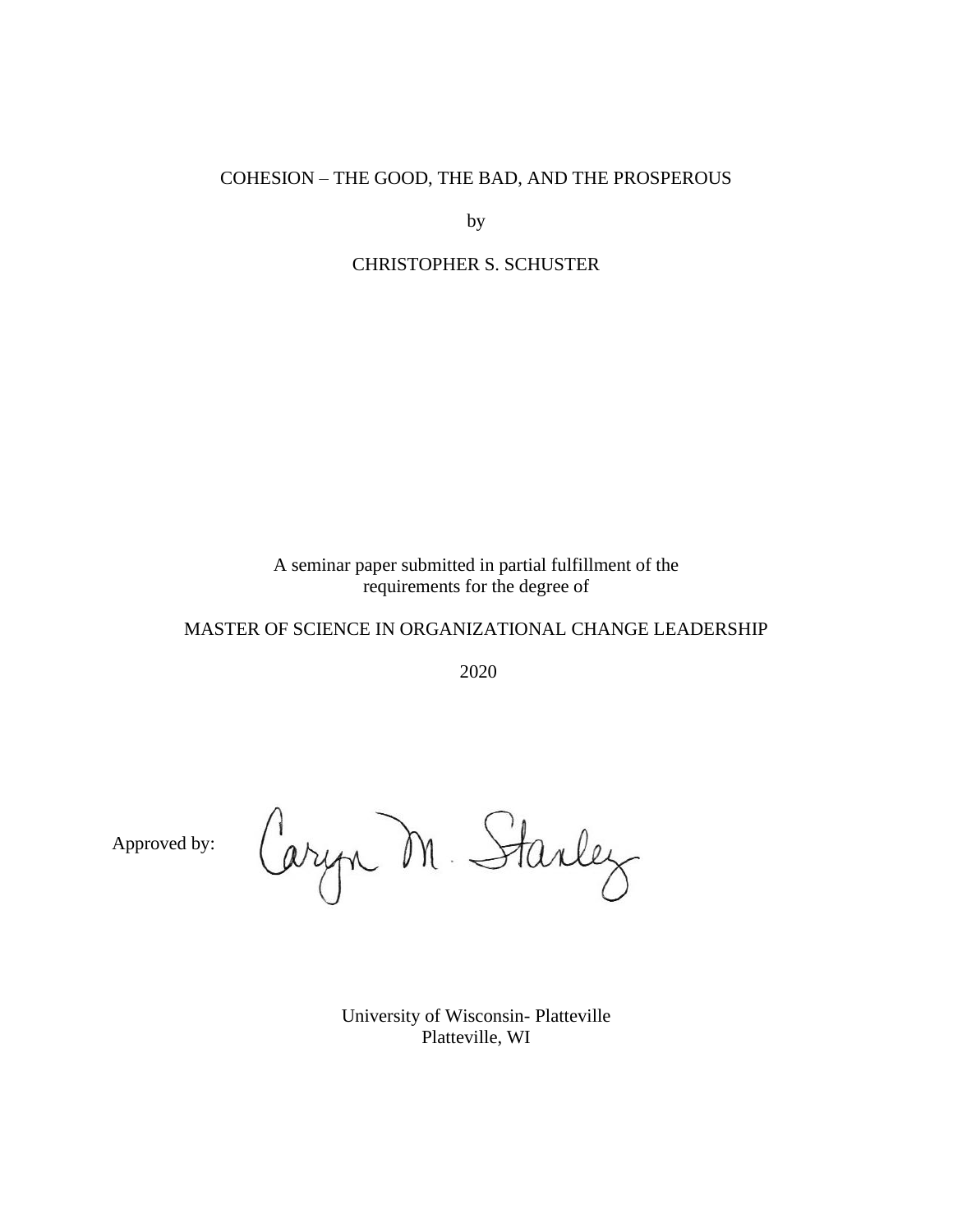#### ABSTRACT

# COHESION – THE GOOD, THE BAD, AND THE PROSPEROUS

# by

### CHRISTOPHER S. SCHUSTER

Moving an organization toward change is a challenging process. There has been much research centered around ways an organization can best equip themselves to handle these changes. Some have argued that efforts should be stretched beyond just focusing on an individual's response to change or the organizational dynamics of the particular conglomerate. Forgotten, lies the cohesion factor among those groups that make up the organization. Despite limited studies on the cohesion of groups within organizations and how they effect change, research has outlined many positive results in maintaining a tight knit working environment. However, if not managed appropriately, group cohesion has reared a negative effect on organizational progress. Considering the factors outlined in research literature and noted personal experiences, the conclusion offers that effective leadership has shown to be the factor in whether or not group cohesiveness will enhance or hinder an organization's movement toward change.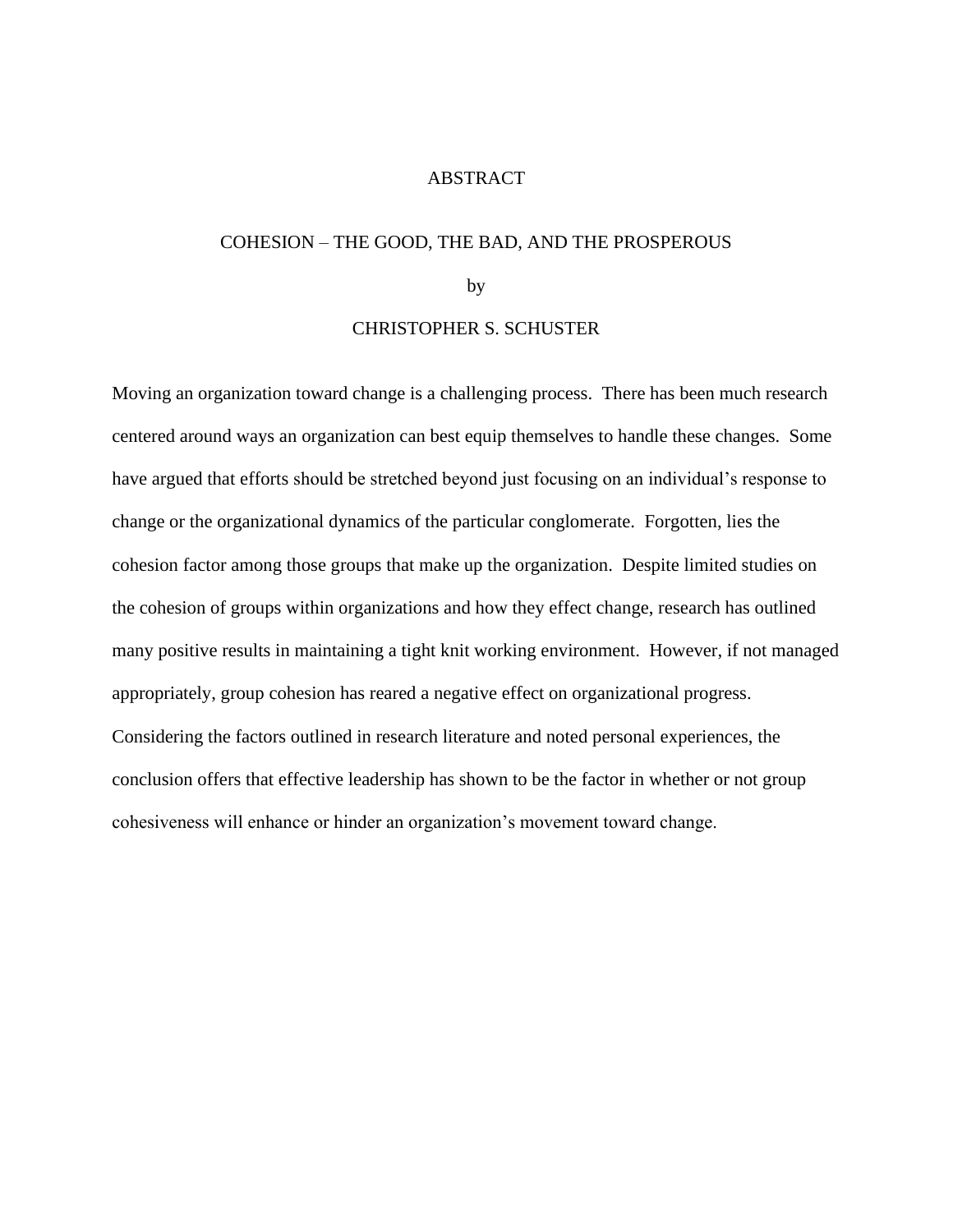# TABLE OF CONTENTS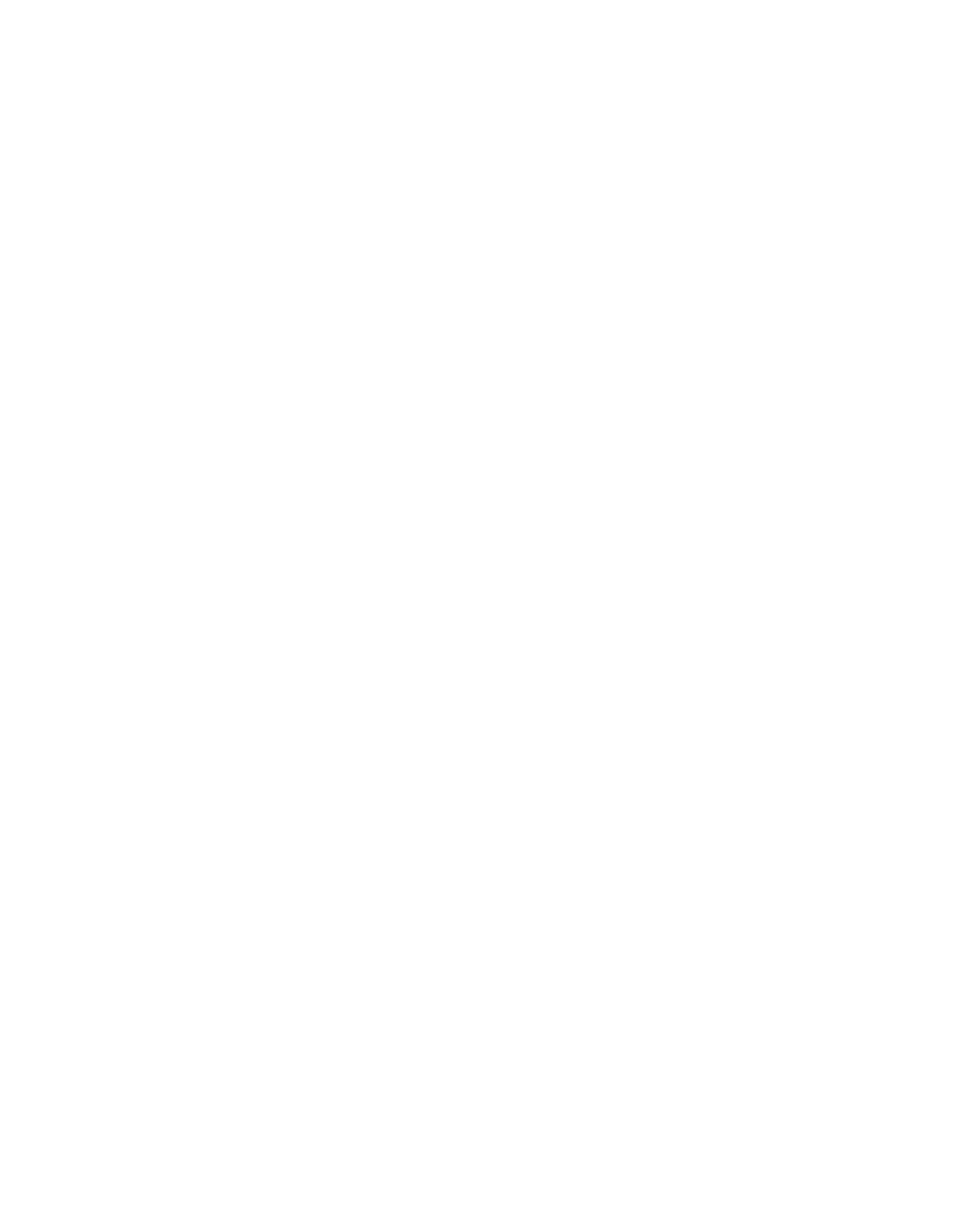#### INTRODUCTION AND BACKGROUND OF THE STUDY

#### **Group Dynamics in an Organization**

The focus of my graduate seminar paper will be on managing of group dynamics. Griffin (2017), notes early on in his text that managing group dynamics is a major component of leadership. Because the topic of managing group dynamics covers a vast array of components and information, I have decided to narrow the focus of this writing to group cohesiveness. Griffin (2017), defines group cohesiveness as the extent to which a group is committed to staying together. Particularly, I would like to cover the forces and actions that lend to creating and maintaining cohesiveness (attraction to the group, resistance to leaving the group, and motivation to remain a member of the group) before, during, and after organizational change. This focus will allow a better look into whether or not cohesiveness in an organization can help or hinder progress when dealing with change.

Breaking this down even further, Prentice et al. (as cited in Vatamanescu et al., 2014), says in their research, common identity and common bond are two concepts rooted in the social psychological research of voluntary real-world groups. These two concepts outline the structure of how groups get their make-up and different components, which affect the success of the group. The difference between identity and bond relies on people's distinct reasons for being in a group – either they admire the social group as a whole, developing an identity-based attachment, or they admire individuals in the group, developing bond-based attachment (noted by Back, 1951 as cited in Vatamanescu et al., 2014). Either way, both of these attachments can lend to the successful change within an organization and overall work satisfaction through group cohesiveness.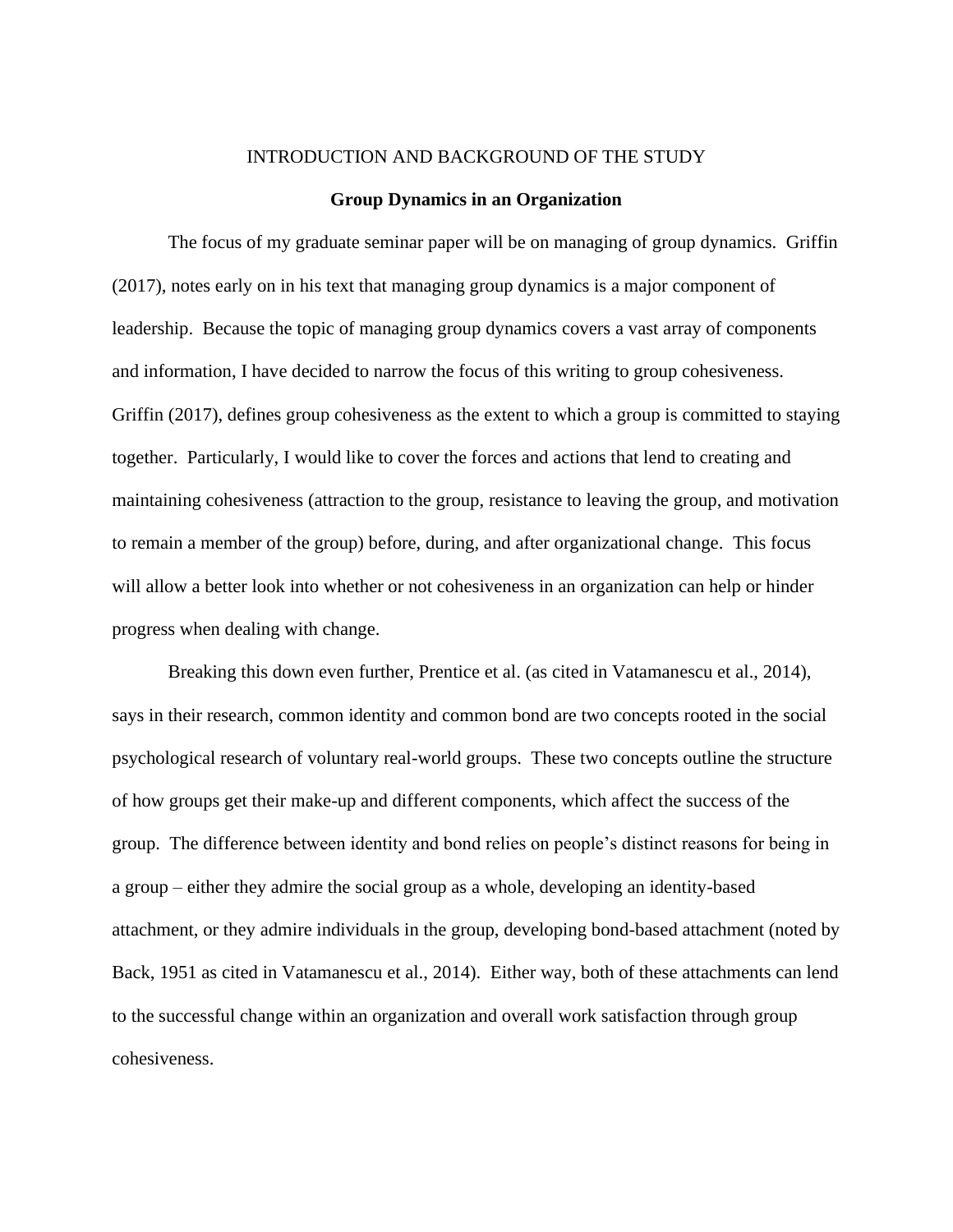Although cohesiveness within a group seems to play a big role in the success of an organization and can affect how change is executed, there have been arguments that say group (or team) cohesiveness does not have a positive effect on an organization and in some cases can compromise the organizations success. My research has been guided around whether or not this is true. I have also taken it further to attempt to figure out if the organization and leadership itself, plays a role in whether or not group cohesiveness matters after implementing efforts which focus on attraction to the group, resistance to leaving the group, and motivation to remain a member of the group. Finding myself in a working environment which has me questioning the group cohesiveness and how it may be affecting the positive or negative outcomes of the organizations, has propelled me to learn more about this topic. In addition to the research of this topic will also be my perspective based on my own work/life experiences and the material covered in this writing.

#### **Cohesiveness – The Relation to Group dynamics**

When discussing the concept of Group Dynamics and how it has an overarching relation to team cohesiveness, it is important to understand how the breakdown can be looked at when considering an individual and a whole team. Markova and Perry (2014), say that historically group cohesion is studied as a core variable to describe interactions in small groups and is usually conceptualized as a unitary construct. There are many definitions that attempt to define cohesion (or cohesiveness for that matter). Most definitions conceptually reflect the original idea that cohesion reflects "the total field forces which act on members to remain in the group" (Markova and Perry 2014). Although you can see the trend leaning towards these concepts of cohesion, Markova and Perry (2014) also break this idea down and outline the following: "researchers have also argued that cohesion is conceptually different at the individual and group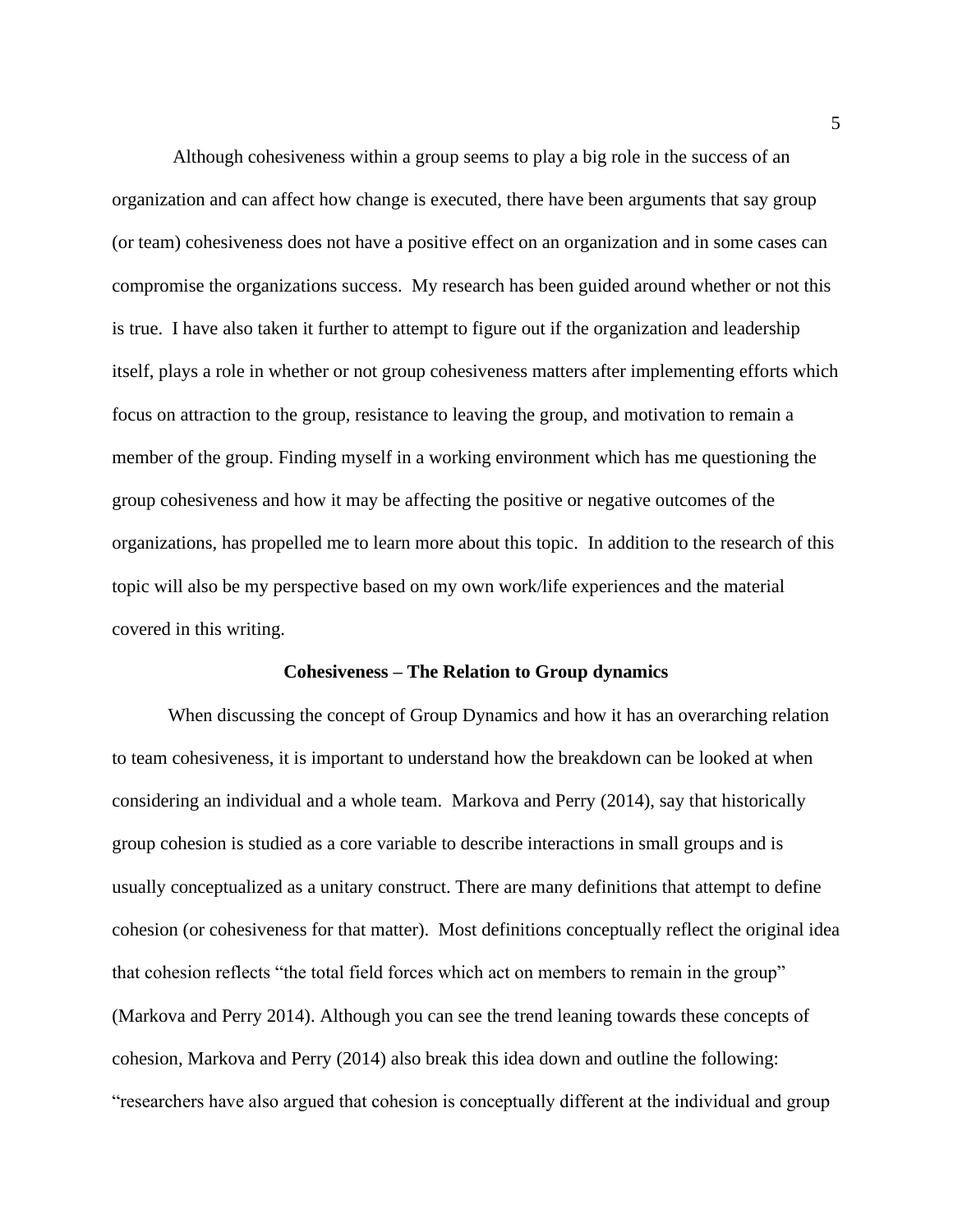levels. At the individual level, we define individual perceptions of cohesion as the notion of attraction to a group. At the group level, we define aggregate group cohesion as the members' shared perception of closeness and unity. Although aggregate group cohesion is conceptually and methodologically dependent on the individual perceptions of cohesion, the two are not fully overlapping as group level cohesion is achieved only when there is a level of agreement among the group members". Looking further into the concept, they basically determined that the individual component of team cohesiveness was linked to team functioning. Whereas the cohesion from a group level was more likely to be relevant to the level of membership amongst the team as a whole.

# **Forces Affecting Cohesiveness**

When people first join a team or start employment at their organization, they are faced with the challenge of establishing new relationships and building cohesion. In order for them to build the cohesion among their teammates or workgroups they start to put themselves out there in order to make connections. Luo (2015) explains a process where several factors will determine the extent to which one member will like his/her teammates, much like the way two strangers attract to each other. He notes three key factors at this initial stage have been identified in the social psychological research of interpersonal attraction, these are, psychological similarity, shared social activities, and reciprocal liking (Delamater and Meyers outlined in Luo, 2015). Through this set of filters, attraction and liking develops between two people. Just as two people may then decide to take their relationship to a different level, team members may decide to strengthen their commitment to the group and move on to the further development stage. At this stage, another set of filters will be enacted, including more and deeper self-disclosure, trust in teammates, and interdependence among members for gratifications and reinforcements.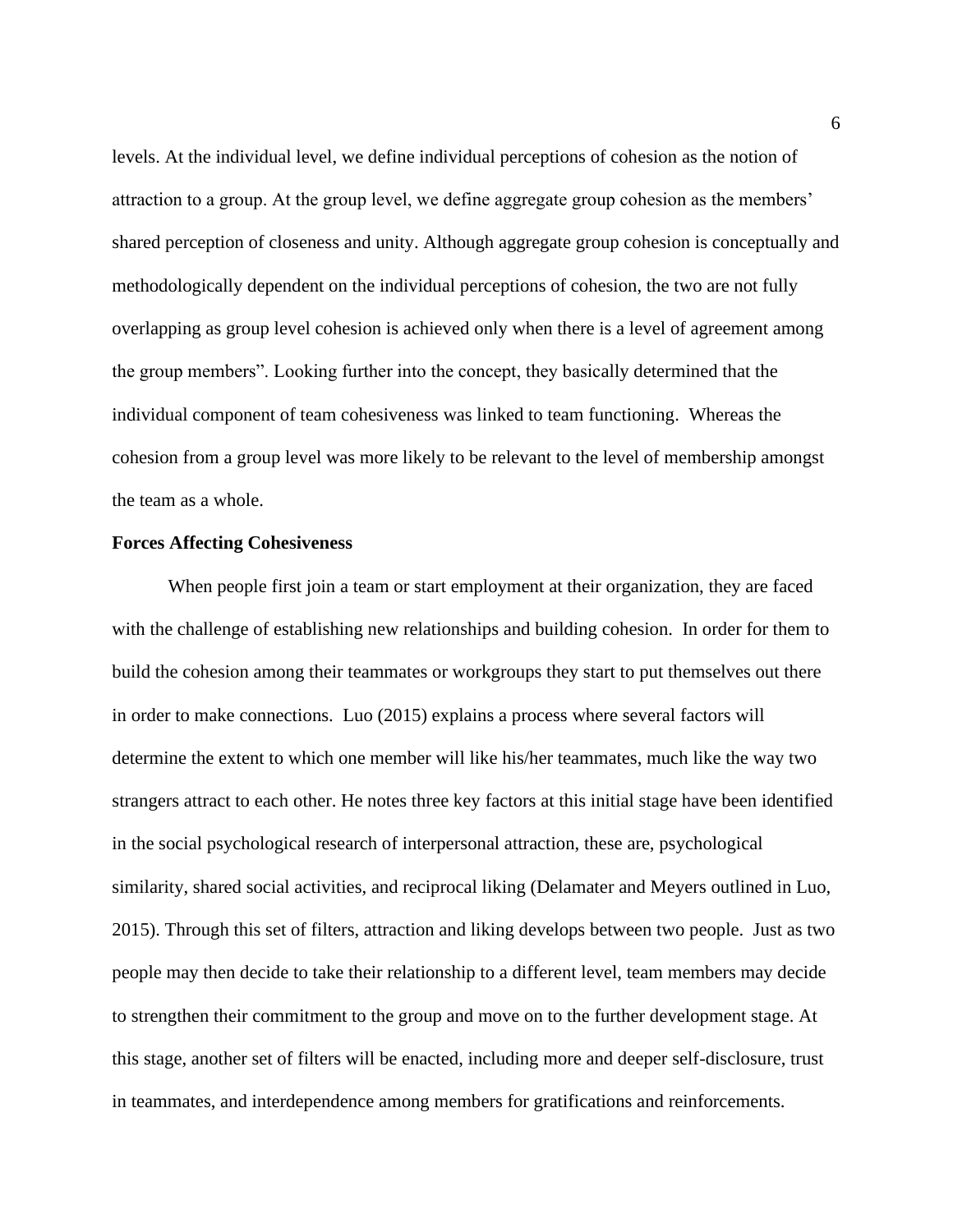Through these filters, cohesion develops and strengthens (Luo, 2015). With the strength of the team operating on all cylinders, the bond that is created with that employee or team member is hard to break. Arguably, this bond can lead to many positive outputs from the team that can positively affect the organization.

Taking this a bit further, a similar perspective could be observed in a study done by (Schultz, Sjøvold, & André, 2017). In the study they addressed whether or not certain formalization training could improve both group and organizational level innovativeness. This study was interesting in that it looked into the effectiveness of how a working group's level of excitement can enhance an innovative environment. The outcome of this research offers a look into a similar topic of gaining group cohesion for the betterment of proposed change. Formalization training is a bureaucratic way of getting decisions passed on by leadership to effect change throughout an organization. Schultz et al (2017) study addressed that although older studies of formalization training proved ineffective in establishing openness within working groups, when those bureaucratic systems start to include their employees in the process it can prove beneficial. This is a testament to the dichotomy that leadership has to balance between formalized decision making and getting their people involved to gain positive cohesion which can effect change.

The most important outcome from this study showed that innovation or innovative thinking could actually be taught by means of formalization. Contrary to formalization theory, formal innovation training had a positive relationship to both group and organizational level innovativeness. Additionally, the study showed the impact that a group of engaged or enthusiastic employees can have on the organization (Schultz, Sjøvold, & André, 2017). What was even more fascinating, among the two control groups, the group participating in the study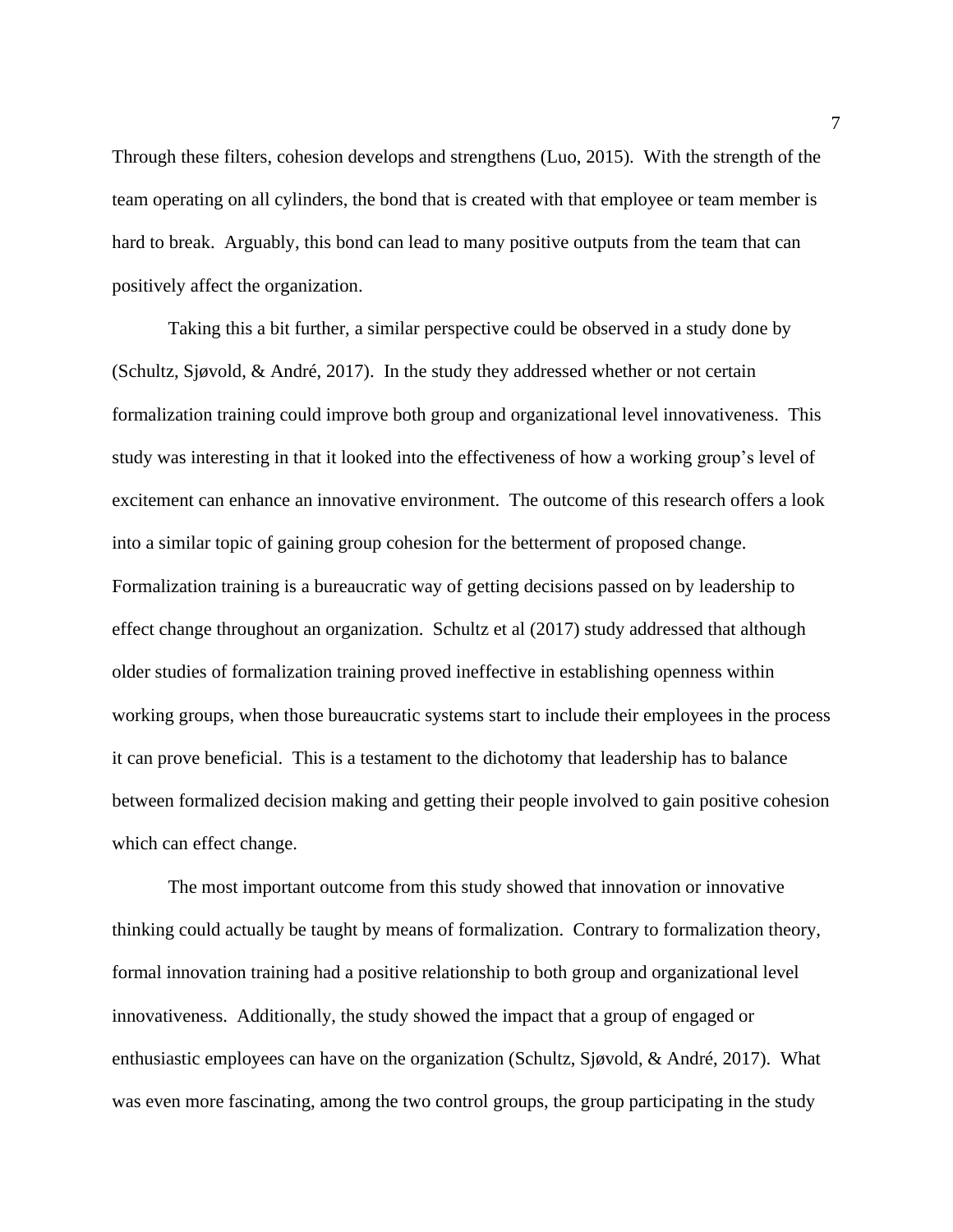had a positive effect on the group that chose not to participate when changes were put into play. In the end, knowing how the people in your organization react to tasks that require solid group dynamics, a manager or leader who observes these conditions will be able to predetermine the likelihood of success of an innovative initiative. This can be done merely by looking at the group climate which will shed light onto their innovative readiness for change (Schultz, Sjøvold, & André, 2017).

This study is a great example of when cohesiveness can be a positive factor while an organization is moving toward change. If you can get influential members of an organization to come together, you may also be able to get the outlying folks to come on board for reasons outlined in the aforementioned forces and actions that create and maintain cohesiveness. For example, in the Schultz et al (2017) study, the non-participating group could still have a strong attraction to the others in the organization, they may be resistant to separating from those other members, or they may just be motivated to remain a member of the group. That connectedness and cohesiveness can drive change.

The forces effecting progress with team cohesion do not always come easy however. There are variables which can make it difficult to build cohesion or at a minimum, slow the process. Some of the difficulties come with whether or not an individual is making face-to-face contact with the rest of the group or is tasked with team building virtually (or even over teleconference). Luo (2015) says for example people working together via email, compared to live interaction, are less inhibited in conveying hostile comments and making more negative remarks to one another. They are also less likely to conform to one another's opinions, have more trouble reaching a consensus, and coordinating their efforts. In the article studies showed that the virtual groups had worse task performance, took more time to complete tasks, and had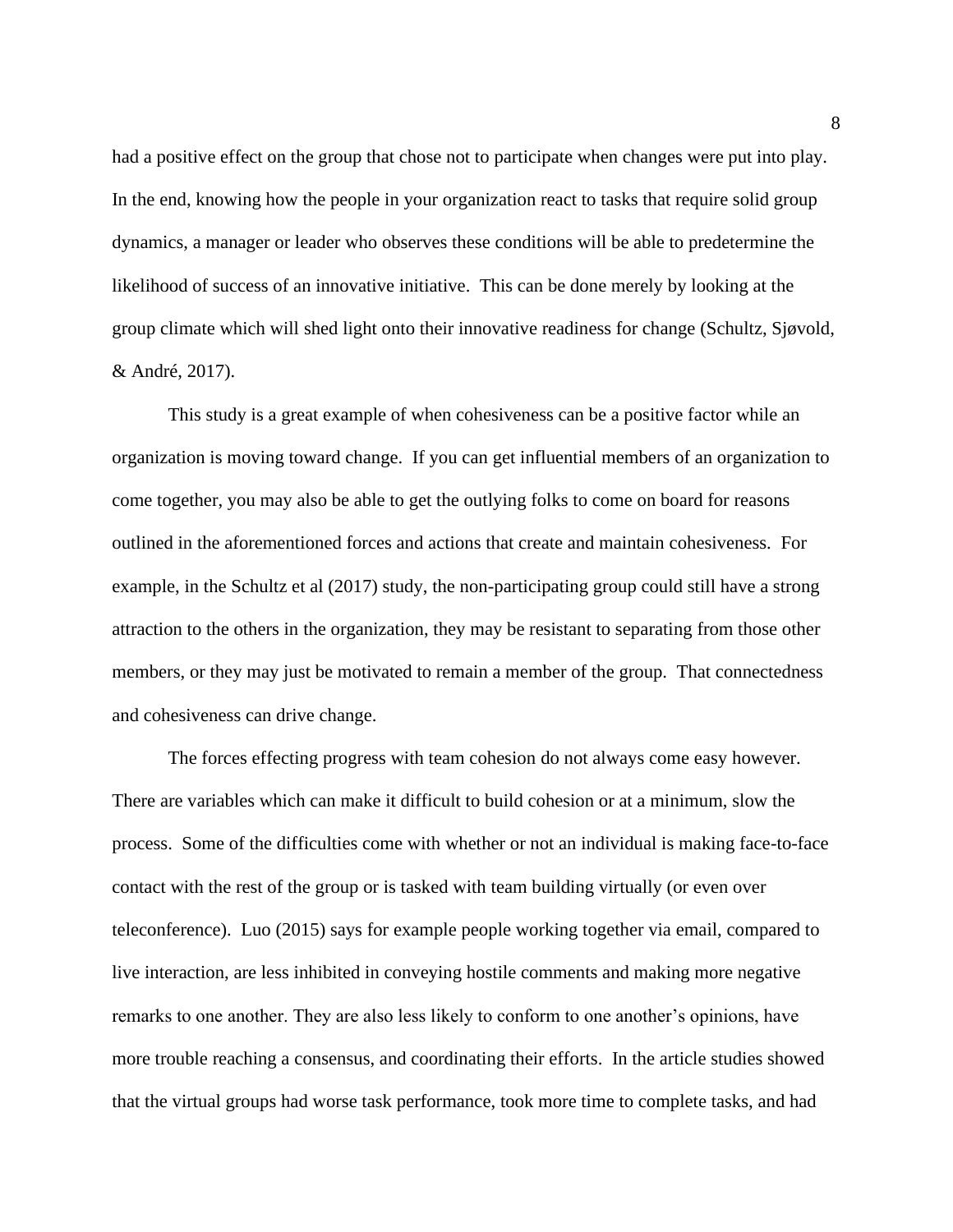lower group member satisfaction. Whereas those that experienced shared activities and direct interactions were catalyst for meaningful human relationships both within and between social groups which people belong to (Luo, 2015). Overall, the creation of spaces where people can interact in person is a breeding ground for tighter team cohesion than the alternative.

#### **Workplace Cohesion**

Now that we have touched on the forces affecting the effectiveness of cohesion, and some of the ideal environments to better breed cohesion, it is important to take a hard look at the advantages and disadvantages to cohesive groups. Although many argue there are major benefits for an organization when there is a strong team cohesion, others say the strong team cohesion can hinder organizational success.

# **Advantages to Cohesiveness**

Gleason (2018) says studies of group cohesiveness generally conclude that cohesiveness can contribute to increased productivity because members of cohesive groups experience lower levels of stress, have lower rates of absenteeism, have lower turnover rates, experience greater job satisfaction and have more consistent individual productivity outcomes within the group. All of this starts happening when an individual has a strong desire to stay in a group, sometimes building friendships and relationships with fellow group members, resulting in the resistance for those individuals to separate themselves. Luo (2015) breaks this down further into two types of group cohesion, "social cohesion" and "task cohesion". The advantages of social cohesion he says, is members stay in the group because they desire to be around and interact with one another which leads to a more positive working environment. Whereas task cohesion is when a group remains together primarily because they are heavily involved with the group's tasks. He says when the members find the task intrinsically rewarding and valuable the cohesion will be greater.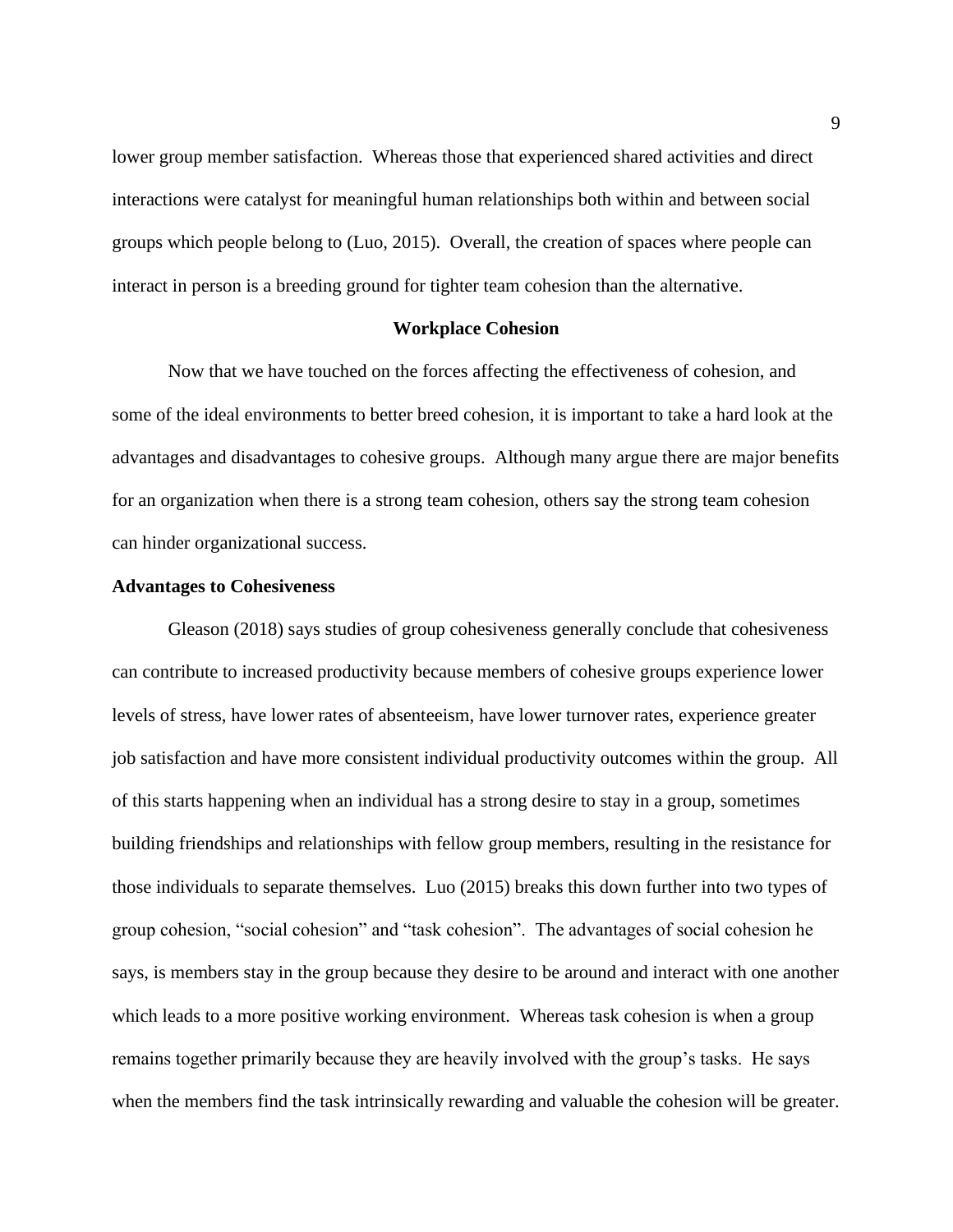Studying the advantages of group cohesion, whether it is more socially focused or tasked focused, it is clear that the greater the cohesion, the more interaction will be had. In my experience, the more interaction (especially positive interactions) you have, the more communicating that happens. Without communication it is difficult to get anything done at all. The higher the level of cohesion, the more likely the group is building those positive relationships which result in positive communication. Luo (2015), notes that interaction among members in highly cohesive groups is usually friendlier, more cooperative, and entails more attempts to reach agreements and to improve coordination. This is because members of highly cohesive groups care about belonging to the group and want their group to perform well, so they exercise more influence on one another to bring about coordination and consensus in the group. The preponderance of evidence in group research indicates that cohesion tends to increase the productivity and performance of groups (Luo, 2015). Another caveat to the advantages of cohesion in an organization is when a team with high cohesion adopts a norm for high productivity which creates a better synergy of its members' efforts. According to Beal et al. (as cited in Luo, 2015) this can have a positive correlation with job performance in work groups.

The friendship factor is another driver in the advantages to cohesiveness. In the event an individual becomes so connected with the group and friendships develop, there is a strong correlation to a positive working environment. Tse and Dasborough (outlined in Luo, 2015) say in the work context, liking is not prerequisite to work effectively towards task completion, but workplace friendships can foster opportunities for developing social rapport and positive team dynamism. With friendships there is a level of trust established, likely more so than with someone you are not friends with. This level of trust creates a deeper level of mutuality among team members and they become increasingly reliant on teammates for getting work done, as well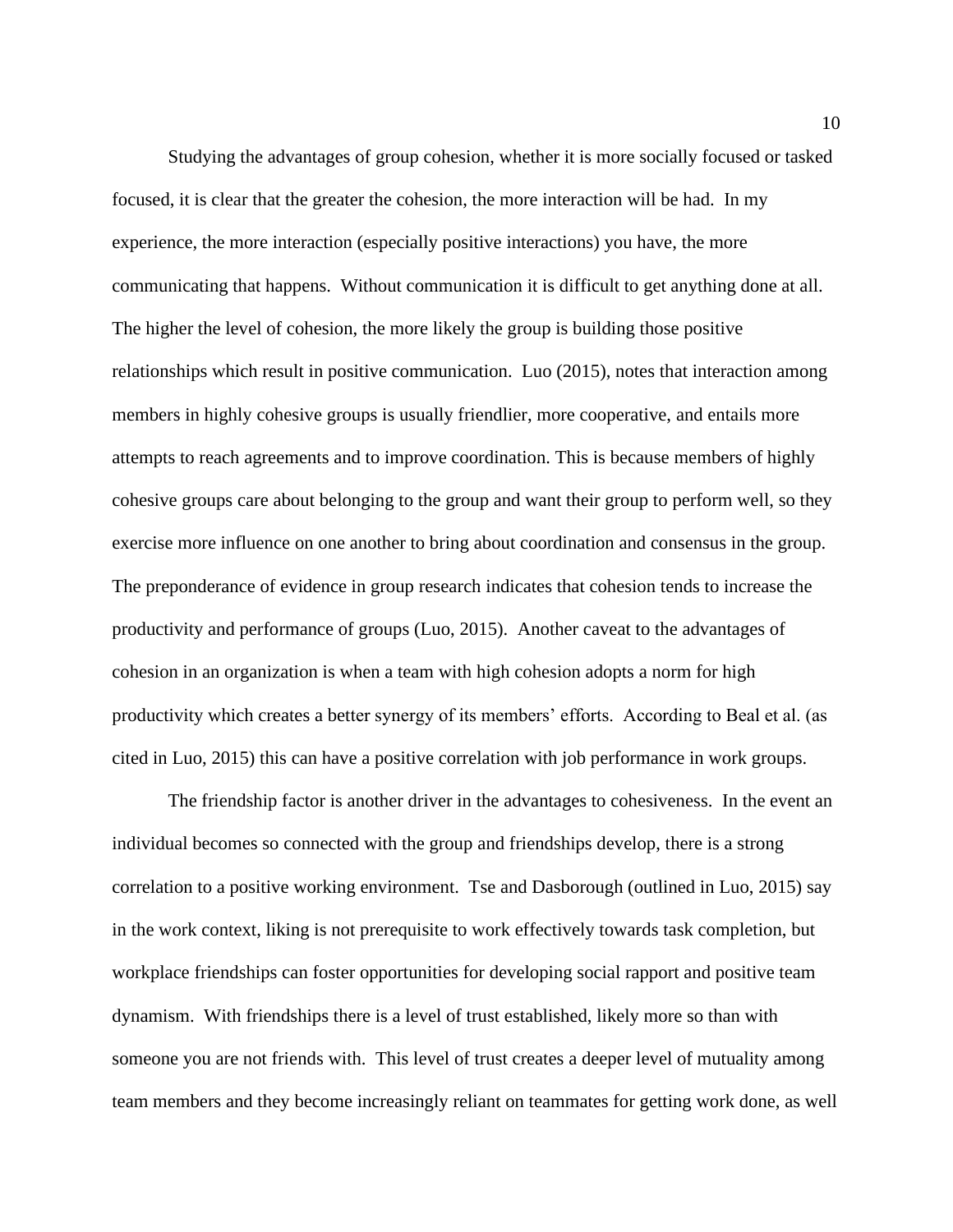as for gratifying their social psychological needs outside of work, such as friendship and leisure/hobby pursuits. In the team context, this further development stage is completed when strong team cohesion is perceived and desired among team members (Luo, 2015).

# **Disadvantages to Cohesiveness**

With the good, there always comes the bad. Researches have argued there are levels of cohesiveness which can be a detriment to and organization. MacDonald (n.d.) says while cohesive groups offer advantages in terms of social support for group members, they also present disadvantages for the employer. Like outlined above when discussing the effects of group norms, MacDonald goes on to note that members of cohesive groups tend to follow group norms. "Group norms are the explicit and implicit rules that govern the values, actions and behavior of group members. Some norms enable the group to function more effectively, such as encouraging everyone to participate in decision-making or good timekeeping. However, low performance norms can be detrimental to group productivity. For example, in a cohesive group, members will be reluctant to put in extra effort to meet a deadline if the norm is to work at a steady pace" (MacDonald, n.d.).

One can find situations scattered throughout research where team cohesion has failed an organization. For example, (Gleason, 2018) explained that while the advantages of group cohesiveness generally outweigh the disadvantages, cohesive groups can also go dramatically off the rails, sometimes relatively quickly, with outcomes ranging from unsatisfactory to disastrous. He continues by explaining that "extremist political groups, for example, arise from and depend upon a sense that its members have insights and understandings that others do not. This shapes their sense of identity. Members' allegiance to these groups can outweigh even the otherwise universal desire to live rather than die. Members' sense of mission can have outcomes as cruel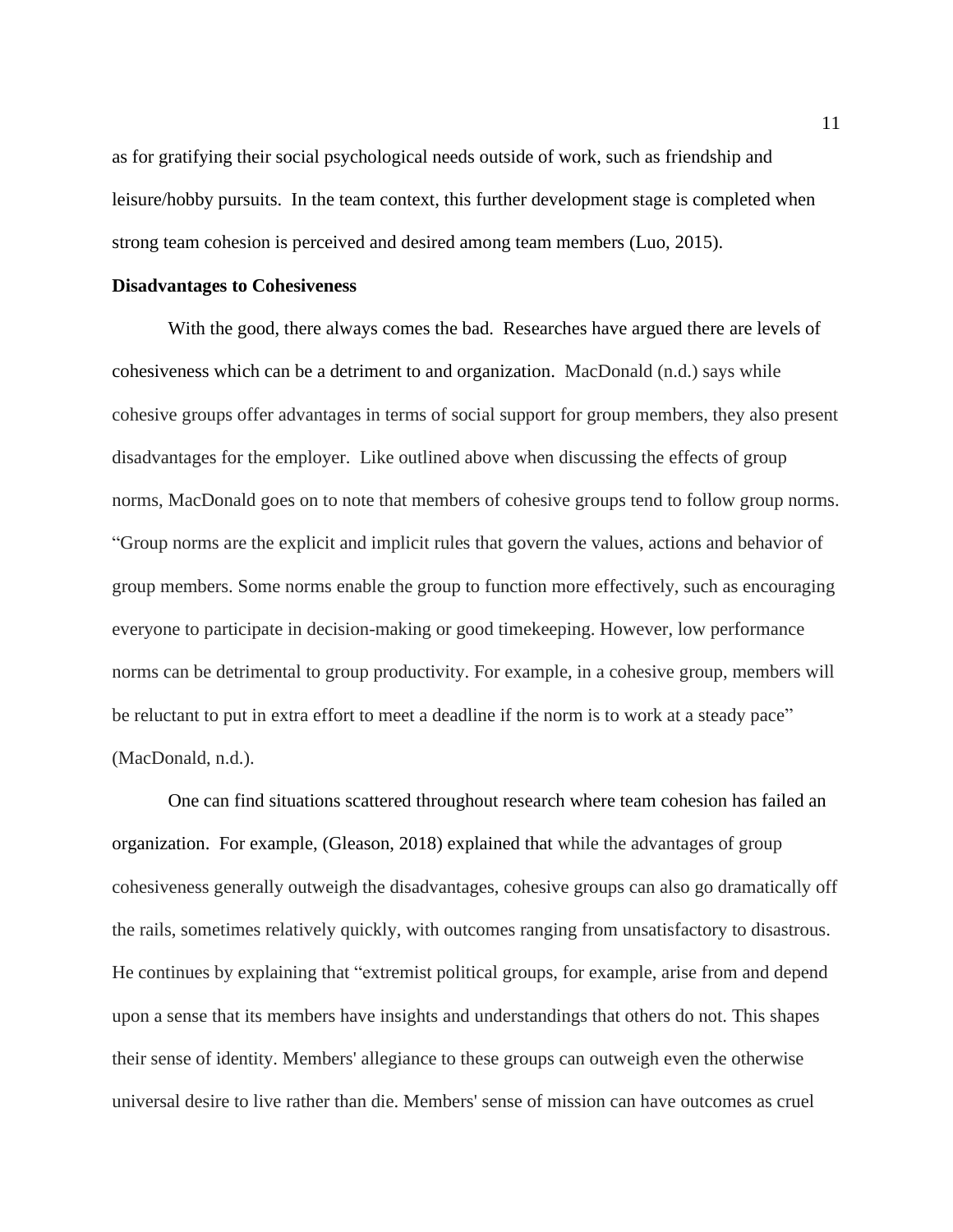and disastrous as the destruction of the twin towers on 9/11. Most unsatisfactory outcomes rising from group cohesiveness are far less extreme, of course, and generally have easily identified and mundane causes such as group allegiance to unsatisfactory leaders, unrealistic or inadequate goals, alienation from other groups and individuals, excessive competitiveness with others outside the group and attenuation of critical judgments within the group that are necessary for course correction" (Gleason, 2018).

Another negative outlook can be the way cohesion can be played in order to make a corrupt company successful. In this regard, although cohesion is strong, the outcome of that cohesion is facilitating wrongdoing by a company with corrupt intentions. For example, Campbell and Goritz (2014) say that employees facilitate corruption in collaboration with their colleagues for the benefit of the organization as a whole. Those employees who are engaging in active corrupt behavior, plan and implement corrupt transactions, uphold corrupt relationships and cover traces to protect their organizations. Although the corrupt organizations themselves encourage their employees to engage in corruption, ultimately these employees achieve advantages for their organizations in an illicit manner (Campbell and Goritz, 2014).

In this case, Campbell and Goritz (2014) note that while managers perceive corrupt organizational culture in terms of high-performance values, results orientation and security needs, employees perceive corrupt organizational culture in terms of rationalization strategies, team values, and group norms. In a sense, once an employee bonds with their work group and organization, especially when that organization is corrupt, it is hard for them to step away and do the right thing because they will lose that strong cohesion they have built. If the employee has already established a relationship with groups and individuals in their organization, and they have a change of heart in regard to the corruption in the organization, if they try and remove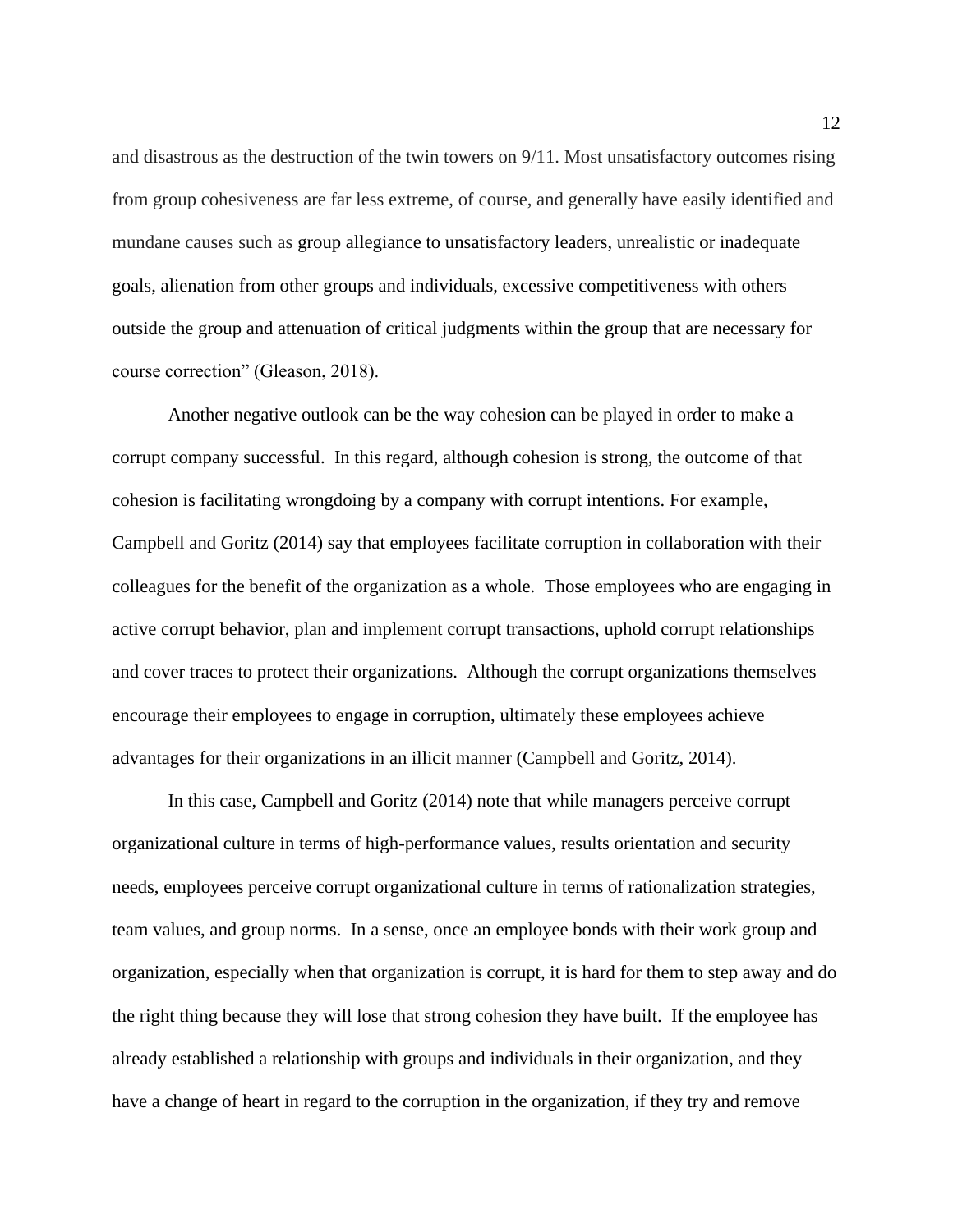themselves from the corrupt situation they may be perceived as a whistle blower or someone who is against the group or organization. "Work groups use social influence strategies to introduce and reinforce colleagues to facilitate corruption, such as with gradual introduction to the corruption" (Campbell and Goritz, 2014). As the individual is building the cohesion within the group, the group is building the individual into the image of corruption.

There is also the play on friendship and highly cohesive groups when it comes to studying the disadvantages of group cohesiveness. MacDonald (n.d.), explains that when highly cohesive groups make decisions, they run the risk of groupthink. "Groupthink occurs when group members are reluctant to express dissenting opinions to avoid causing disharmony within a cohesive group. Opinions held by the majority or by key group members are regarded as unanimous and alternative views are discouraged. Overly cohesive groups are suspicious of contradictory opinions expressed by outsiders. Information from outsiders that contradicts the group's opinion may even be hidden by group members. Groupthink can lead to poor or irrational decisions" (MacDonald, n.d.). Taking the friendship piece, a step further, Palmquist (2015) believes that employees who concentrate too much on establishing and maintaining social ties begin to spend more time trading emails about the big game than finding the lowest-priced travel package for a client. Likewise, innovation often requires a butting of heads, and teammates who have grown too chummy with one another may be less likely to challenge the status quo.

Finally, perhaps one of the biggest arguments on the side of the disadvantages to team cohesion is its effect on change in an organization. MacDonald (n.d.) say members of cohesive groups rely heavily on each other and resist external ideas and input. This can lead to isolation and a feeling of superiority over others in the organizations. As a result, cohesive groups find it difficult to change their values, actions or behaviors, particularly when the change is driven by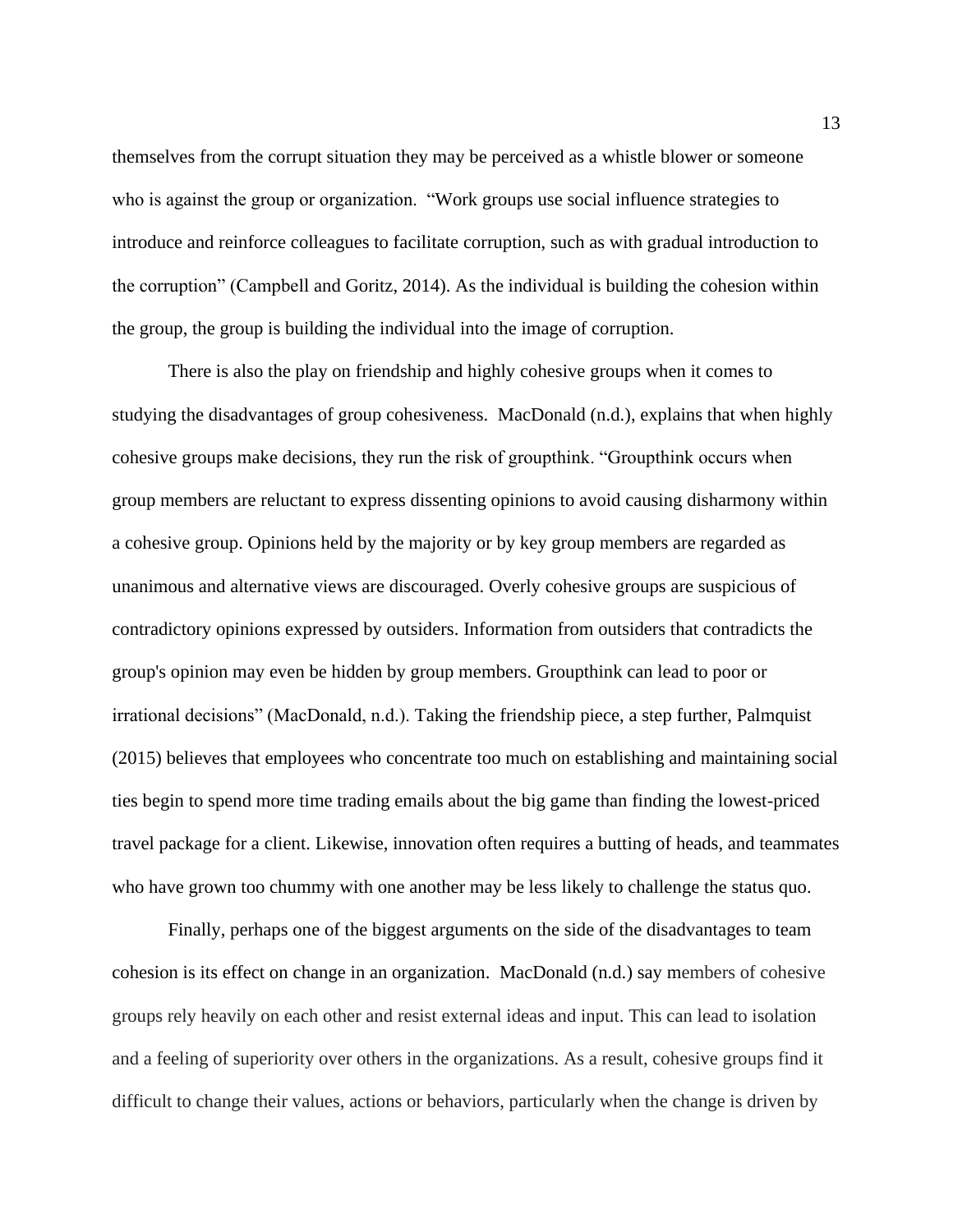external forces. Even if an individual member of the group becomes convinced of the need for change, he may find it difficult to put into practice due to the strength of the group dynamic (MacDonald, n.d.).

# **Leadership and Cohesion**

"There are no bad teams, only bad leaders" (Willink & Babin, 2015). Given the information laid out in the advantages and disadvantages to team cohesion, it is important to acknowledge the effect the leader has over to the group. Although it is a challenging position, the leader will influence how the cohesion of a team is built but will also have to direct the movement of the team to ensure it performs to enhance the organization.

# **A Leader's Effect on Employee/Team Cohesion**

Taghian et al (2015) said effectiveness of managerial actions is, therefore, dependent on how well managers understand stakeholders' interests and influence and how appropriately they respond to them. The leader therefore is acting like a captain of a ship and has to steer appropriately given the challenges brought on by the employees and teams. Challenges will be ever present and, in my opinion, change would not exist without challenges. Therefore, strong leaders are paramount in building positive cohesion among their employees and teams.

One of the challenges a leader faces is balancing their participation within the team as they try to build cohesion but not overstep their boundaries which would impede the team's success within the organizations. Having the ability as a leader to be seen as a facilitator for the team rather than someone who is just primarily giving orders would likely be a huge benefit. Markova and Perry (2014), explain that team members may feel that their access to power in the team is hindered. In experimental conditions, Erez et al. (as explained in Markova & Perry, 2014) found that teams that rely on naturally emerging leaders, in comparison to teams that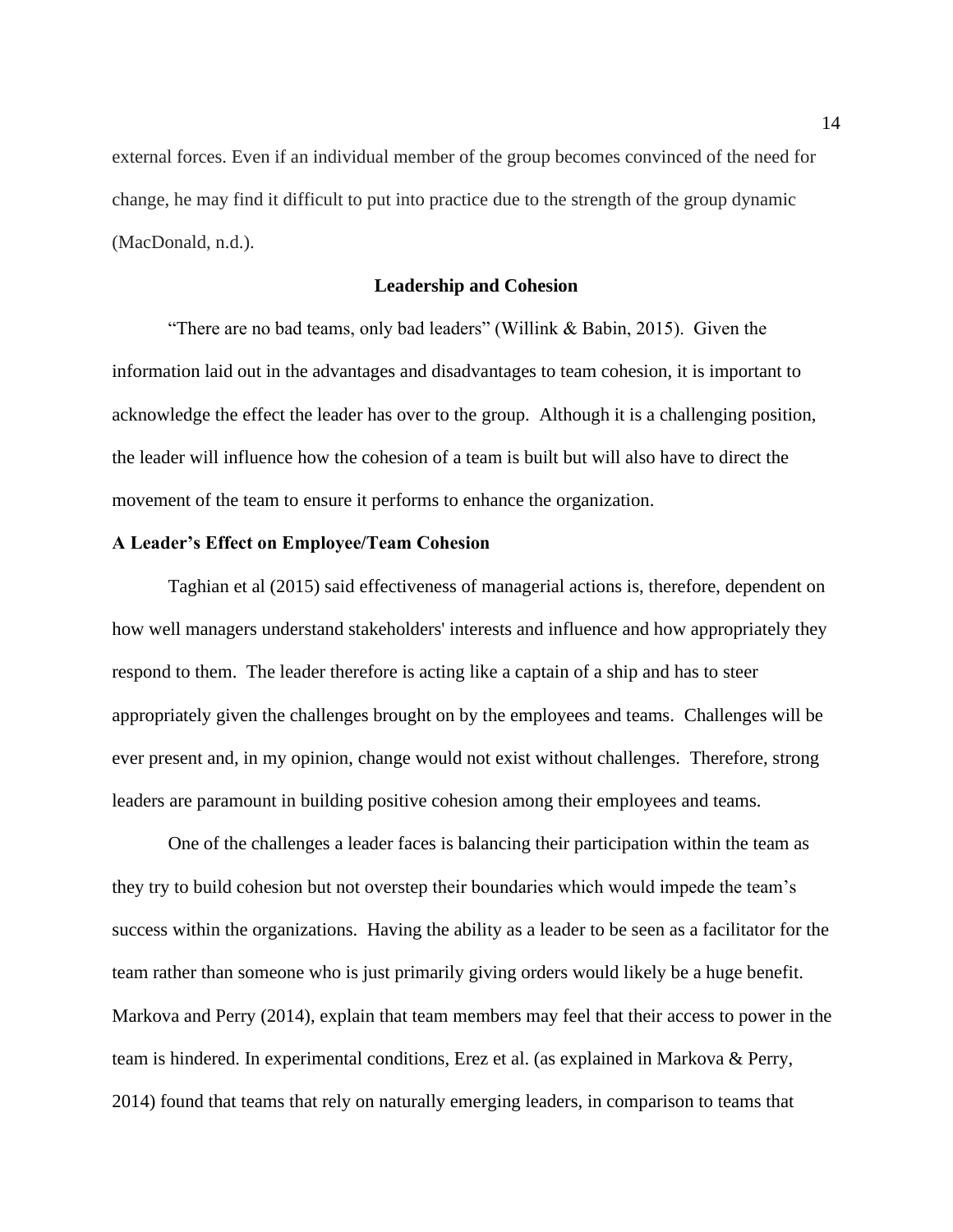rotate leaders, have lower level of voice, cooperation, and performance. They concluded that there might be some cost associated with leader emergence. Solansky (as cited in Markova & Perry, 2014), found that teams with shared leadership as opposed to those with a single leader had emotional and cognitive advantages. Markova and Perry (2014) also say the emergence of one team member as a leader may change the perception of equal influence of each team member over team decisions. Unfortunately, teams within an organization may not always have the luxury of picking who falls into that leadership role and will have to work with what the organization has in place.

A big piece of good leadership behavior is how to appropriately handle change, among other things, within an organization that has teams or groups. Gilley (as cited in Hayes, 2014), studied subordinates' perceptions of effective leader behavior and identified, in order of importance, three factors related to support for change—the leader's ability to motivate others, communicate effectively and build cohesive teams. According to Case and Maner (2014), Leaders can promote positive, trusting relationships among their subordinates by enhancing communication and promoting close, interpersonal interactions. By encouraging those processes, leaders can ultimately enhance group performance. So how does a leader do this? According to Markova and Perry (2014), the emergent leader can influence emotions in a team by being attentive to followers' emotions. With that a leader's mood influences the moods of other members (potentially effecting positive team cohesion). They say "when the leader is in a positive mood, the team is likely to exhibit more coordination and exert less effort. In this way, team level outcomes may be affected by the character of the emergent leader" (Markova &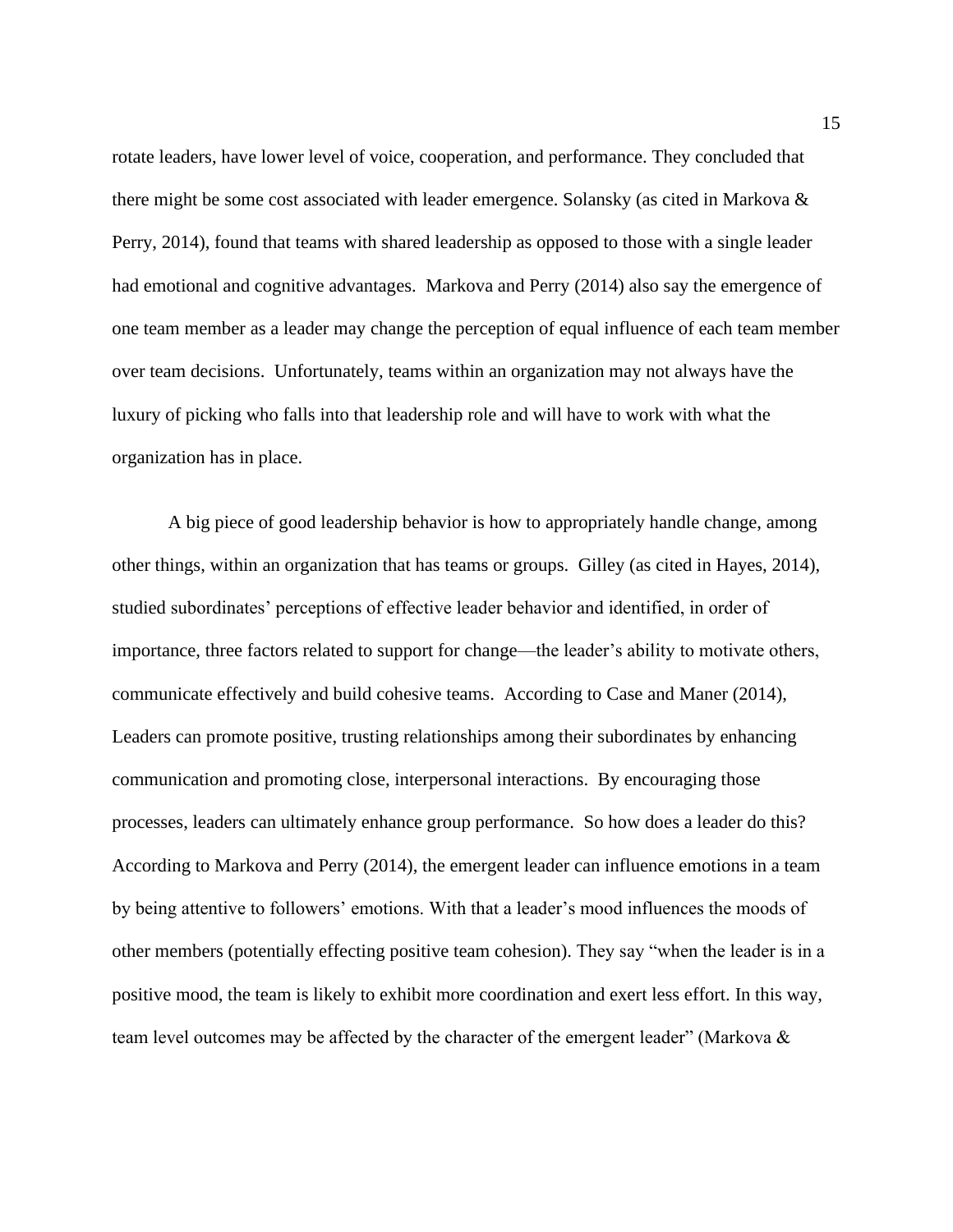Perry, 2014). With the positive attitudes and the ability to communicate amongst the team during collaborations for change, the organization should have a stronger chance for successful changes.

"On any team, in any organization, all responsibility for success and failure rests with the leader. The leader must own everything in his or her world. There is no one else to blame. The leader must acknowledge mistakes and admit failures, take ownership of them, and develop a plan to win" (Willink and Babin, 2015). This would include how managing your team or groups cohesion can lead to the success of the organization.

# **Organization and Cohesion**

With a good leader managing a motivated and cohesive team, it would be unlikely for much to stand in the way of making their actions a success. However, without the overall support from the actual organization the leadership and team function would eventually go nowhere. The success of a cohesive team drives an organizations success, but if there is unhappiness with the working environment created by the organization a cohesive team could show resistance to the overall goal of the organization. Markova and Perry (2014) explained that all work teams are embedded in organizations, serve a purpose, and consist of employees pursuing their own interests. Saavedra and Dyne (as cited in Markova & Perry, 2014) suggest that work groups must answer to "three masters": the organization, the team, and individual members. The first master, the organization, is concerned with the team's performance and a team's performance is related to its structural and relational characteristics.

# **An Organizations Effect on Employee/Team Cohesion**

In my opinion, the structural and relational characteristics could relate to what type of an environment the employee or their team comes to work in every day. Therefore, it becomes the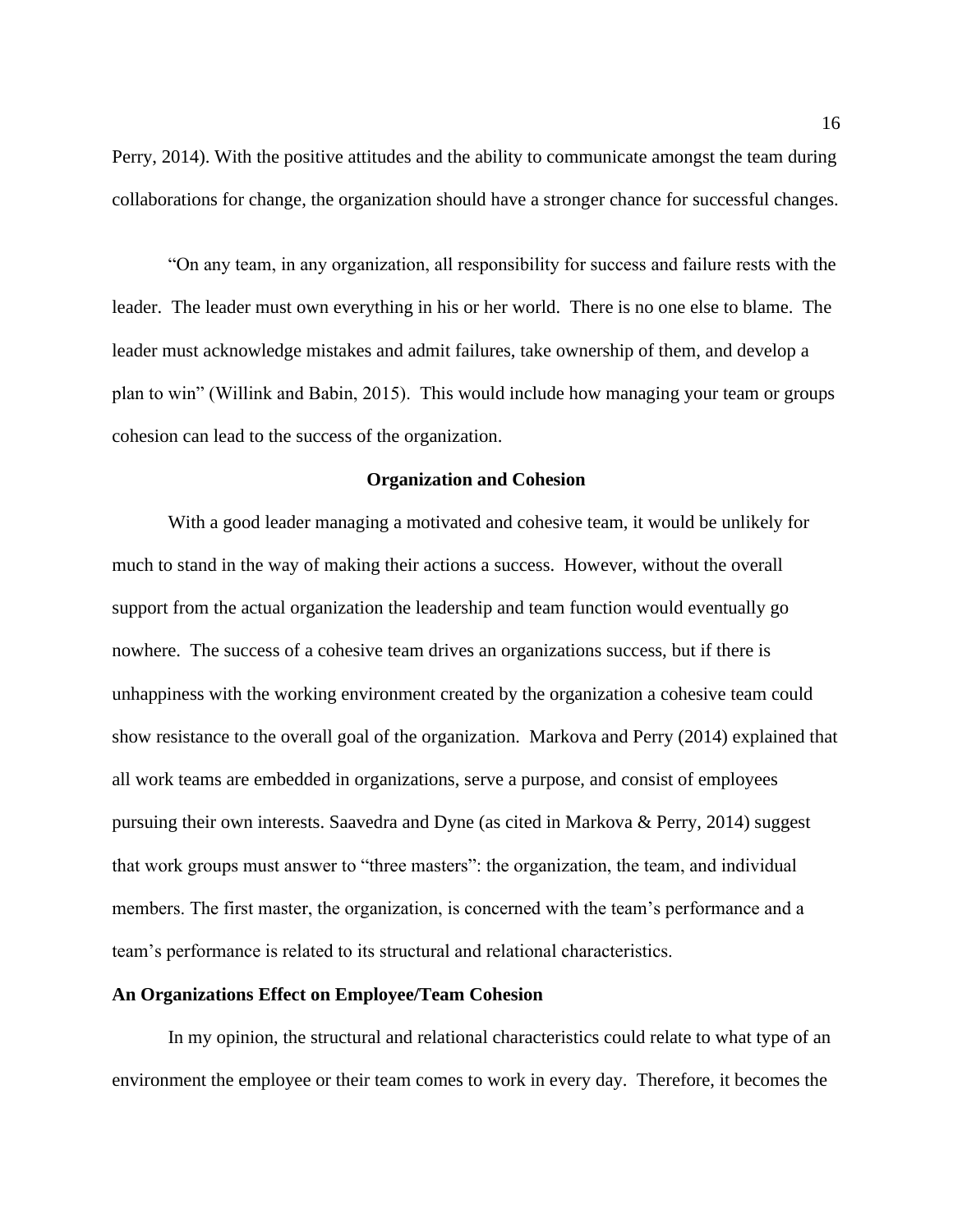organizations obligation to help enhance that working environment for those individuals and their team. Han et al. (2016) said it is commonly accepted that an individual's behavior that determines others' levels of trust on that individual is not only dependent solely on the characteristics of the individual but also on the organizational setting in which the individual operates. They go on to say this is because human behavior is guided by social rules that are particular to an organizational setting. This means that an organization can stimulate interpersonal trust among its members by purposefully changing its setting. They suggested that creating a fun work environment could be one effective way to promote interpersonal trust in work relations (Han et al., 2016).

With the idea of creating a fun working environment for your employees to enhance team cohesiveness, an organization capitalize on the positive attitudes swimming around the workspace. Han et al. (2016), said that "workplace fun activities exist along a continuum as to how much they are directly related with work. This indicates that the organization can put some fun elements into the work sphere by "any means" to make "any work" enjoyable. In fact, articles from popular presses have referred to workplace fun as taking your work seriously but not necessarily taking yourself seriously. That is, you can work seriously, but it can be done in a playful, enjoyable manner." They go on to say a small but growing body of empirical research has revealed that when employees have fun at work, they tend to have higher job satisfaction, affective organizational commitment, task performance, work engagement and organizational citizenship behavior, lower turnover intentions, emotional exhaustion and emotional dissonance (Han et al., 2016).

Therefore, with this evidence, it is important to monitor the level of satisfaction among its employees. Mariconda  $& Lurati (2015)$  explained, it is important to understand not only the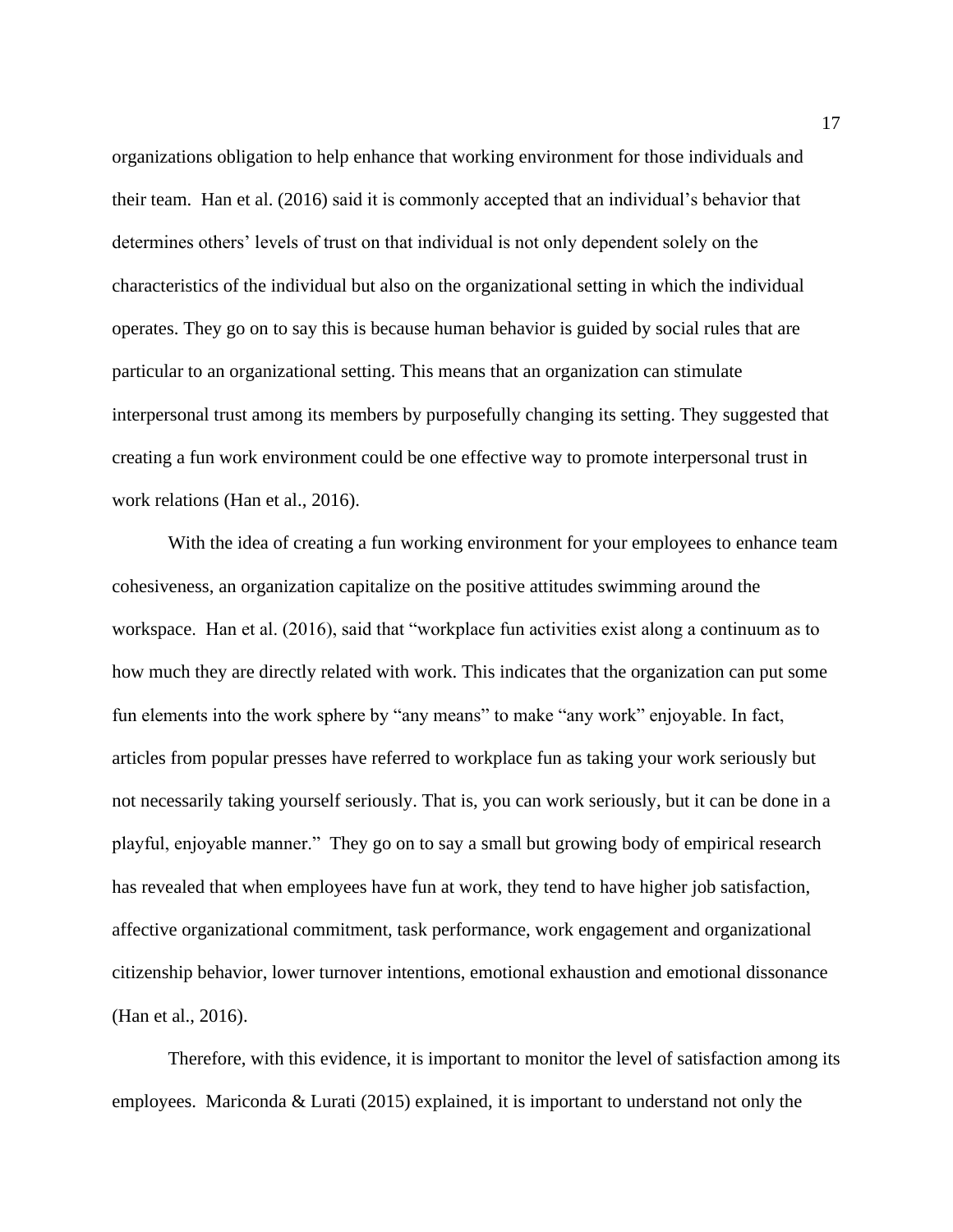interactions between an organization and a single stakeholder group but also the interactions among stakeholders. An Organizations understanding of the environment the teams (stakeholders) want to be in, will likely end up increasing the team cohesiveness which could result in enhanced work production.

# **Building a Cohesive Team**

Now that we have looked at the forces leading to a cohesive team, we can see how leadership and an organization can influence team cohesiveness. Researchers have been able to identify components used to construct solid team cohesion. The following outlines what researchers feel would both enhance and hinder the construction of team cohesion.

#### **Building Don'ts**

In attempt to create cohesive teams, the onus will likely fall on a leader. As previously mentioned, how that leader is established is sometimes determined by the group or by the organization. How the implementation of the leader and how the leader asserts himself or herself will create the foundation for a cohesive team to evolve. A big part of this success, is again, how communication is handled among the organization, leader, and team. Markova and Perry (2014) say less information sharing compromises opportunities for employees to learn and grow professionally. Resentment can also impact an individual's well-being. With the emergence of a leader, relations in a team will change and new dynamics will be created. In this situation, some members may perceive their position in the team as inferior, which will adversely affect their sense of well-being (Markova & Perry, 2014).

Carrying this further with the leader concept, an organization and perhaps the group/team, needs to be warry of how the leader ends up emerging and what their agenda is.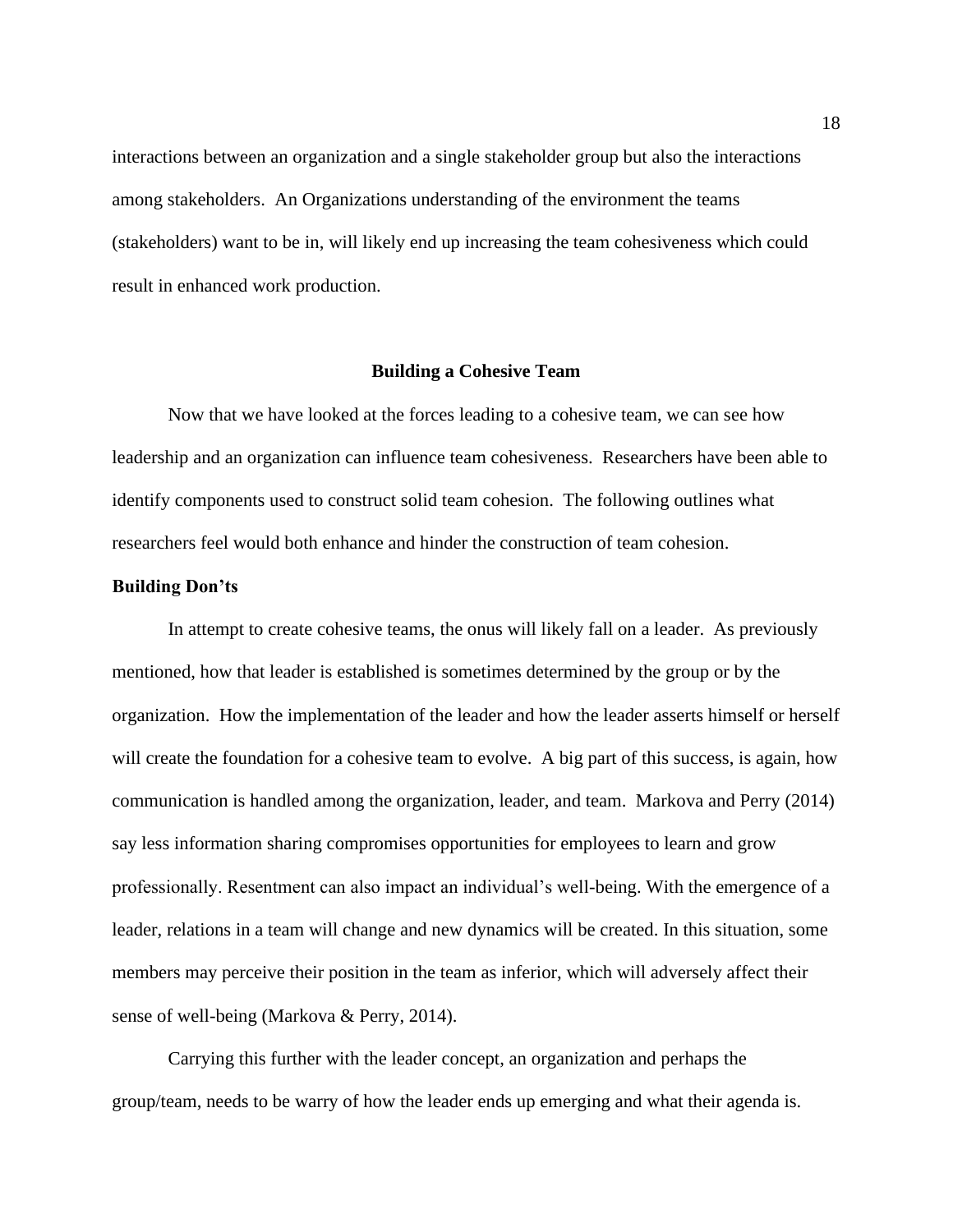Case and Maner (2014), note that it may be the case that not all leaders are inclined to enhance cooperation and social cohesion among group members, and some might even try to undermine those positive group processes. They suggest that, even if it means undermining the cooperative fabric within the group, some leaders may suppress positive relationships among subordinates if doing so enables them to protect their own power within the hierarchy. If a team identifies one of their members, for example the individual they have appointed as the leader, as going down this path, the outcome could be detrimental. Denis et al. (as cited in Hayes, 2014) say changes in credibility directly or indirectly affect the capacity of an individual or leadership group to act in the future. Increased credibility widens the scope for action. Reduced credibility diminishes it and may lead to leader turnover. The leader turnover, however, may only happen if the organization is truly invested in the team's feedback, or the team determines their leader situation.

Making sure there are platforms for teams to express the listed concerns will be key to avoiding those elements which prevent the creation of team cohesion and group dynamics. However, blocking negative feedback can inhibit organizational learning, because it affects the ability of managers to detect and correct the causes of poor performance (Hayes, 2014). Ensuring your teams have the feeling they can speak freely will prevent those feelings from being cooped up.

Another consideration managers may want to entertain when trying to bring a team or group together is creating a position centered around cultural brokerage. This helps create an environment where an organization's diversity can have a huge impact on the overall direction the company heads. If done correctly, positive outcomes for an organization could be dramatic. Culturally diverse teams, research shows, can help deliver better outcomes in today's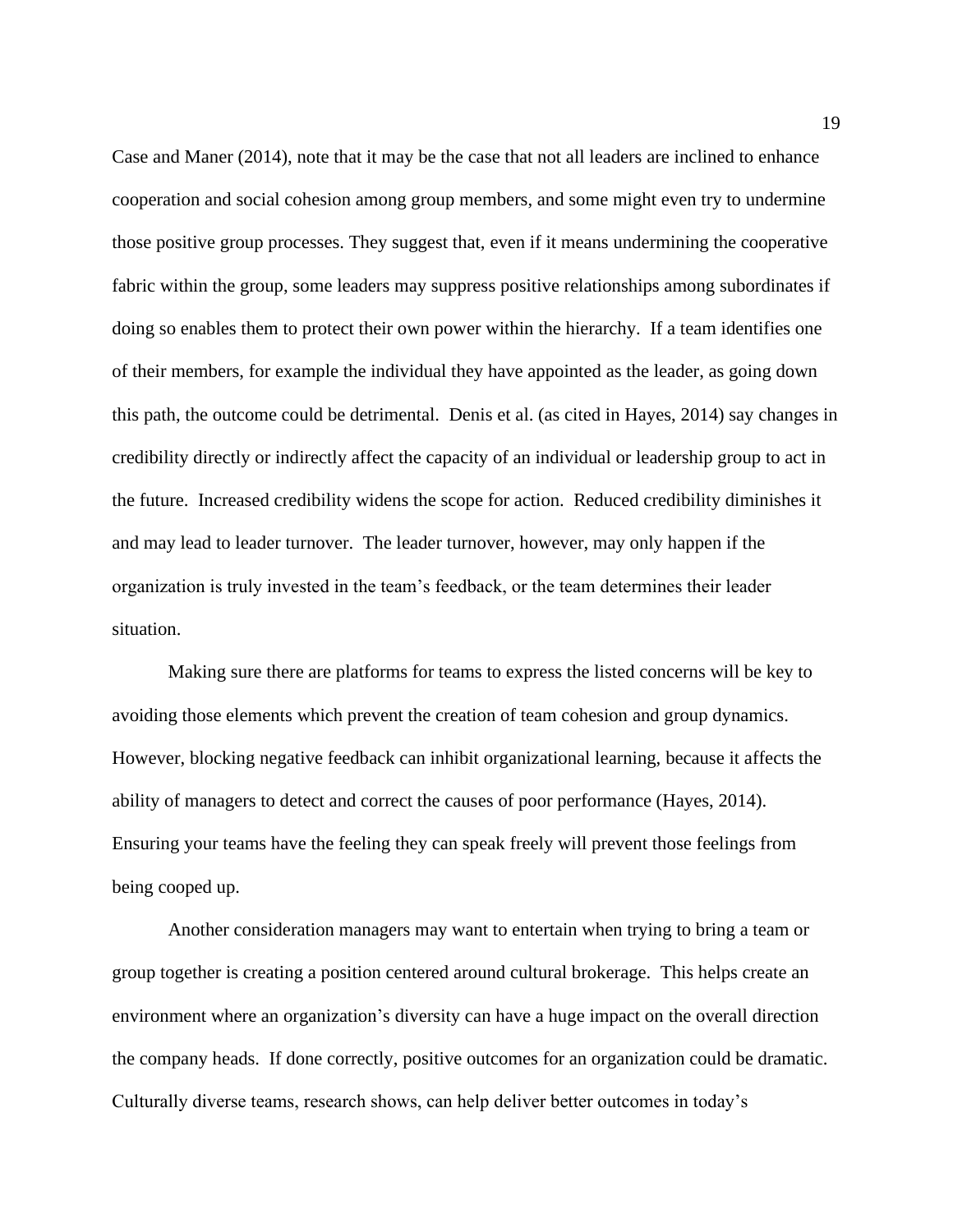organizations says Jang (2018). She says this is largely a good thing: Diverse teams have the potential to be more creative because of the breadth of information, ideas, and perspectives that members can bring to the table. Because there is a plethora of perspectives and ideas that come from a diverse group, if a leader does not figure out a way to create a cohesive bond, it can have a negative effect on change. If employees all have differing opinions and beliefs, there could be a me-versus-them mentality that would waste the assets an organization has within their walls.

Jang (2018) says that cultural brokerage is a key factor that allows multicultural teams to capitalize on the benefits of diversity while mitigating the pitfalls. Jang (2018) defines the idea of cultural brokerage as the act of facilitating interactions across parties from different cultural backgrounds and says that teams were significantly more creative when they had one or more members who acted as a cultural broker. Cultural brokers are typically members who have relatively more multicultural experience than others do and who act as a bridge between monocultural teammates.

In her research, Jang (2018) suggests that it is not enough to simply bring together people from different cultures and expect them to produce creative outcomes. This is important to understand for managers whose loan focus is to have a diverse and equitable organization at the surface level. If leaders cannot understand how to bring that diverse organization together, there will be struggle in establishing cohesion and creating change. Therefore, when a cultural broker type position is being considered, a leader needs to understand that a formal appointment does not guarantee that person will be effective; instead, organizations should take care to create the conditions that can allow cultural brokerage to emerge (Jang, 2018). Establishing positions of cultural brokerage should be something organizations involve all their people in before bringing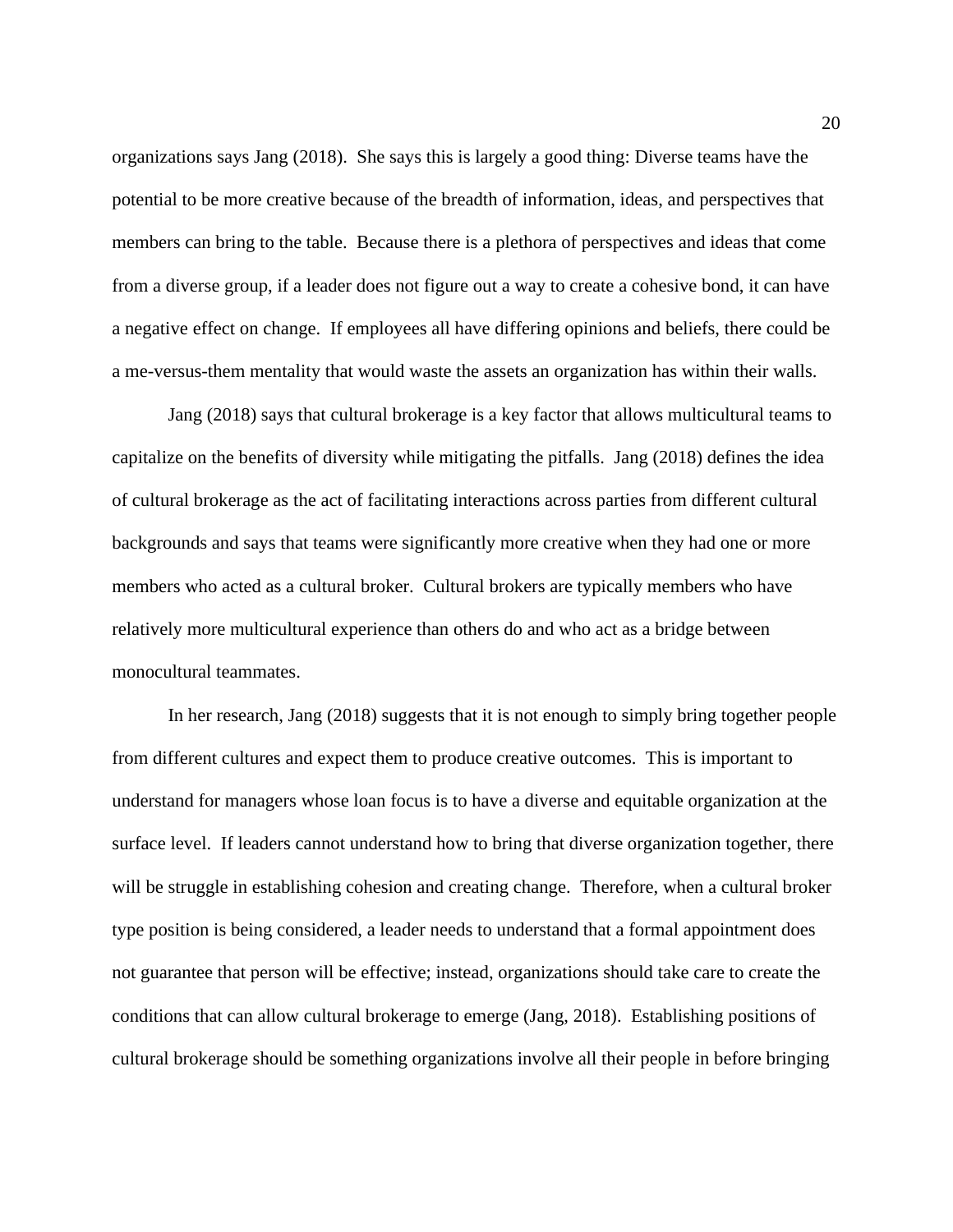on those positions. Creating that buy-in with your employees will set selected individuals up for success and allow for a better working atmosphere in tackling change.

#### **Building Do's**

The creation of team cohesion is not easy all of the time. Sometimes people struggle with taking that first step in meeting others or maybe the organization hasn't created the proper space for cohesion to thrive. However, researches have considered the foundation which can breed cohesion. As Vatamanescu et al. (2014) points out, it is very likely for individuals to identify with a group if it consists of a well-defined repertoire of common attributes, purposes, goals, homogeneity among members, and obvious distinctions from the out-groups. If those individuals are given direction and something to work for by the organization or the leader, their chances of task cohesion, as mentioned before, can blossom. Markova and Perry (2014) add to this and say when members believe in the team ability to succeed, they are more likely to participate, engage in the team tasks, and view the team as crucial for their professional advancement. Positive expectations about team task capabilities will boost the team spirit and improve cohesion in the team.

However, Markova and Perry (2014) finalized their study with the following: "The quality of team interactions determines the extent to which members can gain from belonging to a team. Individuals have more positive experiences in more cohesive groups. Members of cohesive teams report less job stress and higher job satisfaction; they are willing to share more information and have more intense collaboration". Vinokur- Kaplan (as cited in Markova & Perry, 2014) found that collaboration positively affects the perceptions of well-being of members in support groups. High quality relationships among group members create a sense of belonging and support. "Moreover, members of cohesive teams interact more actively and learn from the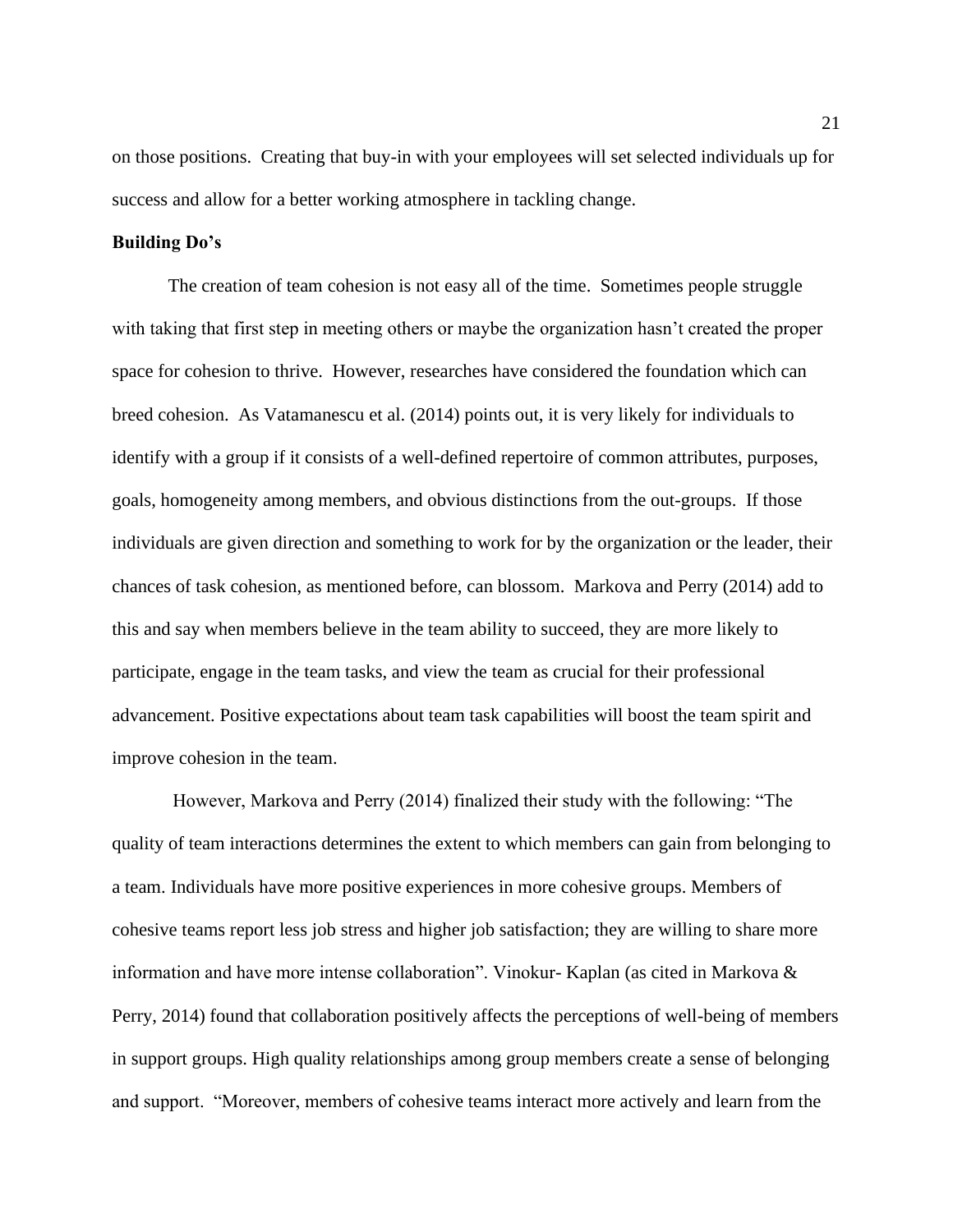input of each other, and information exchange allows the team to enact decision-making strategies beneficial to individual learning. Thus, group cohesion can facilitate participation in the team, individual learning, and positive relations. Taken together, these positive results can enhance the well-being of individual team members" (Markova and Perry, 2014)

Perhaps my favorite study which can enhance the creation of a cohesive team was summarized by Han et al. (2016) when they touched on the following: "Moreover, humor in communication creates an open atmosphere by awakening positive emotions that promote listening, understanding, acceptance of messages and freer responses. In fact, HR managers from various industries indicated that having a fun work environment tended to promote communication among employees and enhance feelings of group cohesion. This may be because sharing fun is already a form of communication that leads to further communication, a feeling of connectedness and, thus, a sense of cohesion at the group level." In my experience, adding humor to many situations creates positive interactions and collaborations. However, ensuring you understand your audience is key to incorporating humor, as some groups see things differently.

# **Managing Group Dynamics and Overcoming Conflict**

Whether you are at the lowest level in an organization or the President, it is inevitable you will deal with conflict. This is no different when considering teams within your organization. "Rather than eliminating conflict, the goal is to better manage the conflict that inevitably comes with the open exchange of ideas." (Conflict Dynamics Profile, 2018). As noted in Griffin (2017), conflict is a disagreement through which two or more parties perceive a threat to their interests, needs, or concerns. In order to enhance conflict resolution a manager should consider getting the team, in its entirety be involved. Sternad and Schwarz-Musch (as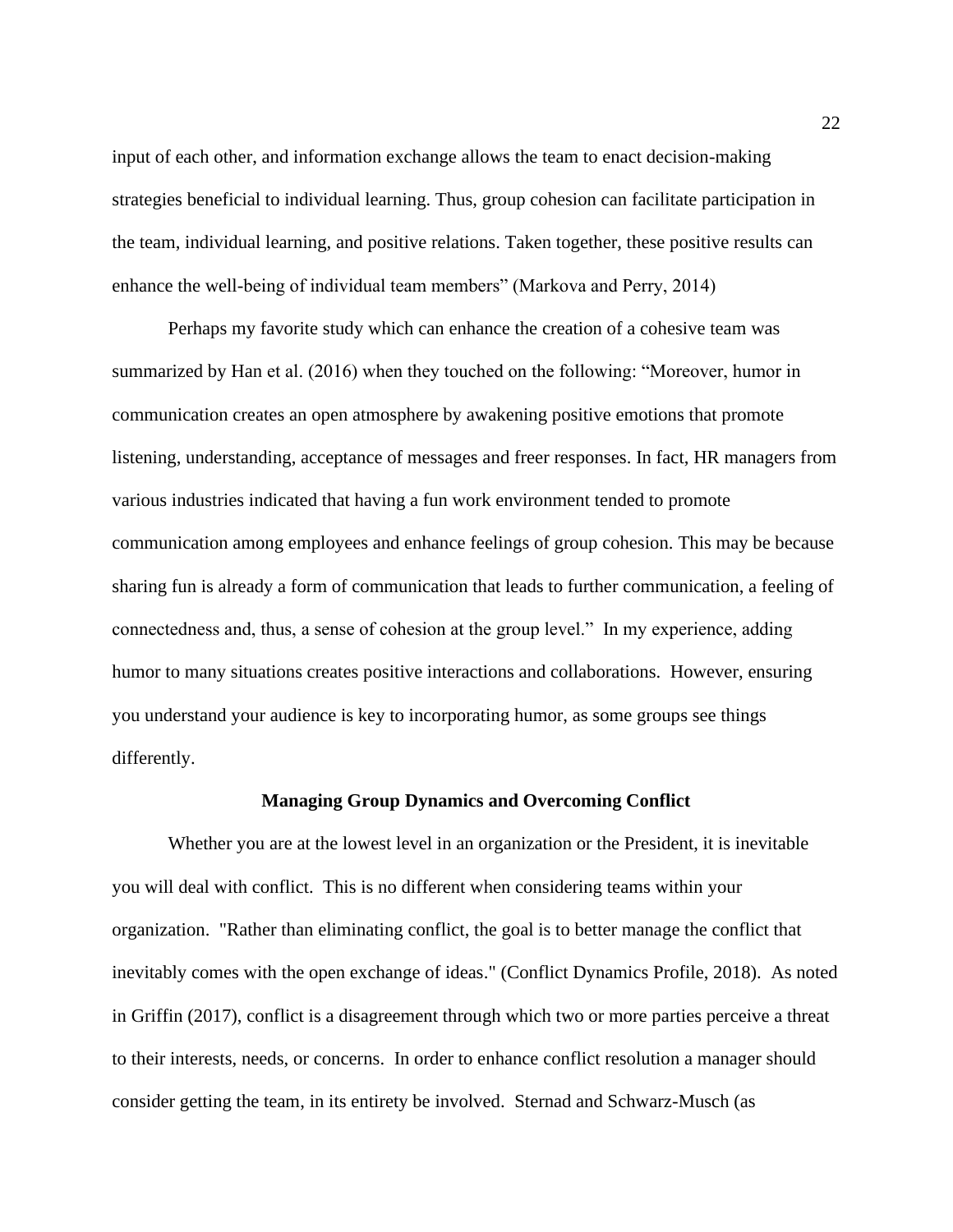documented by Lefley, 2018) found that lower levels of conflict were reported when decisions were made in groups rather than by one individual decider (Lefley, 2018).

Although not all conflict is negative, and many times can lead to positive collaboration and learning, the focus here is to avoid negative conflict because its detriment to team cohesion. Brockman observed (as in Lefley, 2018), from a study within the construction industry, that interpersonal conflict resulted in negative emotions – anger, anxiety, frustration, and stress. From there, Zhang and Huo (as outlined in the Lefley, 2018) argue that negative emotions can have dysfunctional effects on individuals (and as a result a team) performance. Finally, Tanveer et al. (explained in Lefley, 2018) say negative conflict is characterized by personal/relationship conflict: a disagreement between team players that is characterized by anger, hostility, frustration, distrust, power struggles, tension, friction, and animosity. Understanding this gives way to the importance of the afore mentioned platform to team collaboration and the ability to identify bad leaders and negative organizational workspace.

Again, creating trust will be a key factor among those you are working through conflict with. Han et al. (2016) summarize this and say "when people trust others, they are less likely to ascribe sinister motives to others regarding different views and opinions. Rather, they are more likely to focus on the difference itself without taking it personally, and, thus, less affective reactions, if any, would be triggered. Therefore, between trusting parties, different views and opinions would mean mere differences that are not to generate disagreements or frictions (i.e. conflicts) but rather to induce constructive discussions and advanced solutions or a consensus."

Overall, the key to turning conflict positive is the involvement of people. **"**Team participation—even from the most junior personnel—is critical in developing bold, innovative solutions to problem sets. Giving the frontline troops ownership of even a small piece of the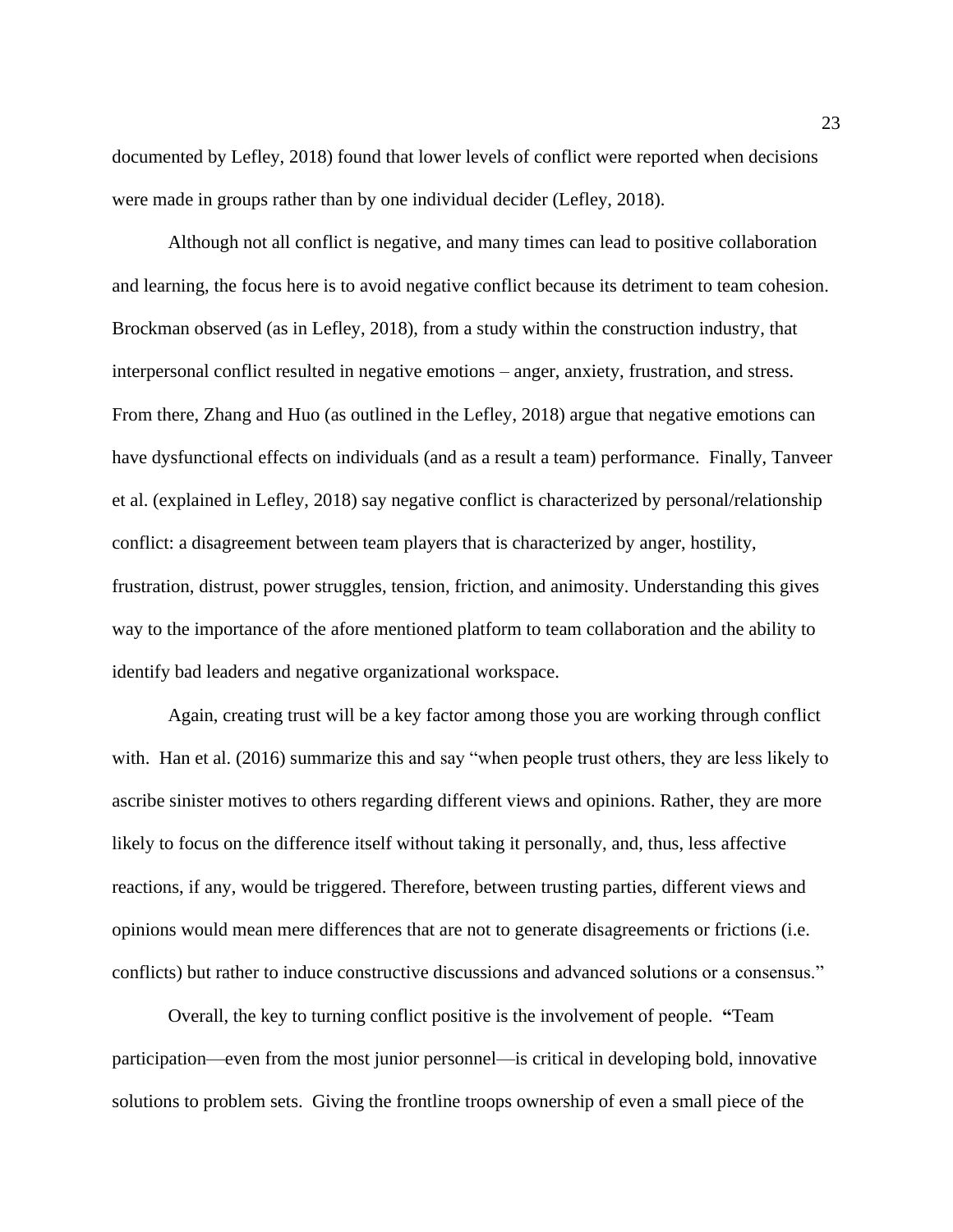plan gives them buy-in, helps them understand the reasons behind the plan, and better enables them to believe in the mission, which translates to far more effective implementation and execution on the ground" (Willink and Babin, 2015). Despite that being a military reference, the concepts of leading and managing people are closely aligned. Using your people to turn bad conflict in to good conflict will help you manage your group dynamics and succeed in building and supporting cohesive teams.

#### **Connecting Cohesiveness to Change Management**

The aforementioned literature highlight ways a change agent can effectively navigate the change process. The idea of change management is how organizations prepare, support, and help individuals move toward successful organizational change. The simplistic view of change management sounds easy enough however, the change management process is where the rubber hits the road when creating group cohesion is positively or negatively applied. Throughout John Hayes' book "The Theory And Practice of Change Management" (Hayes, 2014), the change management process is dissected and acknowledges that an organization must do the following: recognize the need for change and start the process, diagnose what needs to be changed and formulate a vision of a preferred future state, start planning, implement the change and review the progress, and ultimately sustain the change.

What the research in this writing suggests in regard to cohesiveness and effecting change, is that successful management of the change management process stems from the effectiveness of the organization's leadership. We have looked at how cohesiveness can direct an organization one way or the other in whether or not it can successfully endure change. If cohesion among groups within an organization is created, it may not always fair well for the organization as a whole. However, when the cohesive creation has come from the leadership level and is carried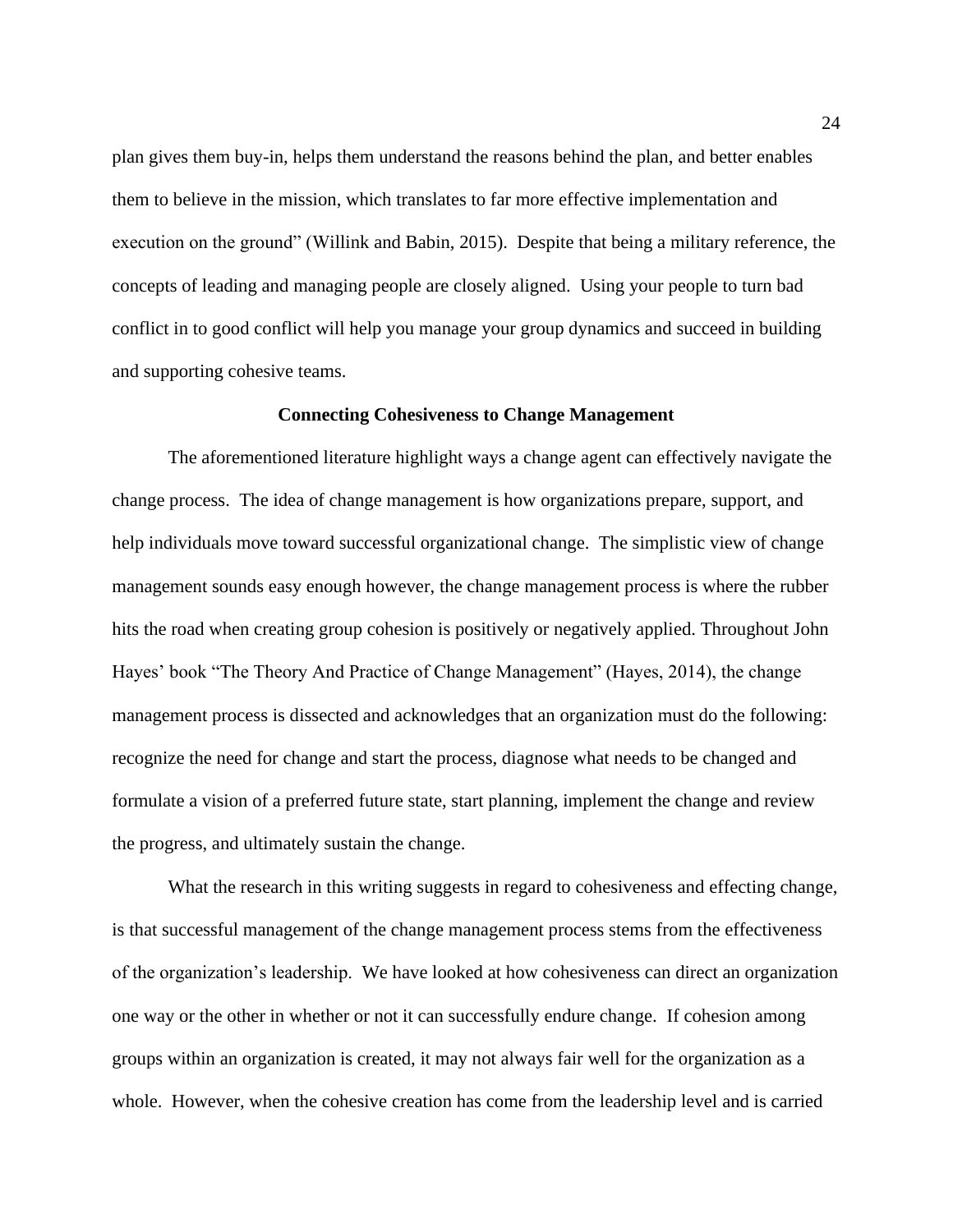throughout the entire organization, the change management process will likely have a more successful outcome. Leadership creating that cohesiveness within their organization circles back to the whole idea of change management in this section. The leader is assisting their organization in facilitating the preparation, support, and help, their employees need to make that change management process thrive. When group cohesiveness is conducted appropriately by the right leader or agent within an organization, the literature shows that each element of the change management process will have a better chance for success. The overall outcome will likely be enhanced for the organization as it moves through impending change.

#### **Conclusion**

Throughout this research I have been taken through a myriad of perspectives on Group Dynamics and more specifically the overarching factors that affect team cohesion. Not only have I been able to identify the positive effects team cohesion can have on an organization, but also those issues with team cohesion which can negatively affect an organization. Initially, when starting this research, I thought this writing would be very heavy on the positive side of team cohesion. However, my reading guided me through several perspectives which argued against team cohesion being positive. With that said, digging deeper and looking at the overall perspective of the journals and articles I collected, several of them started by saying something similar to Gleason (2018) Disadvantages of Group Cohesiveness, "While the advantages of group cohesiveness generally outweigh the disadvantages…" This perspective has led me to believe the concept is much greater than whether or not team cohesion is good or bad. The bigger picture in my research suggests rather, that the effectiveness of team cohesion is predicated by the team's leader(s) and their organization.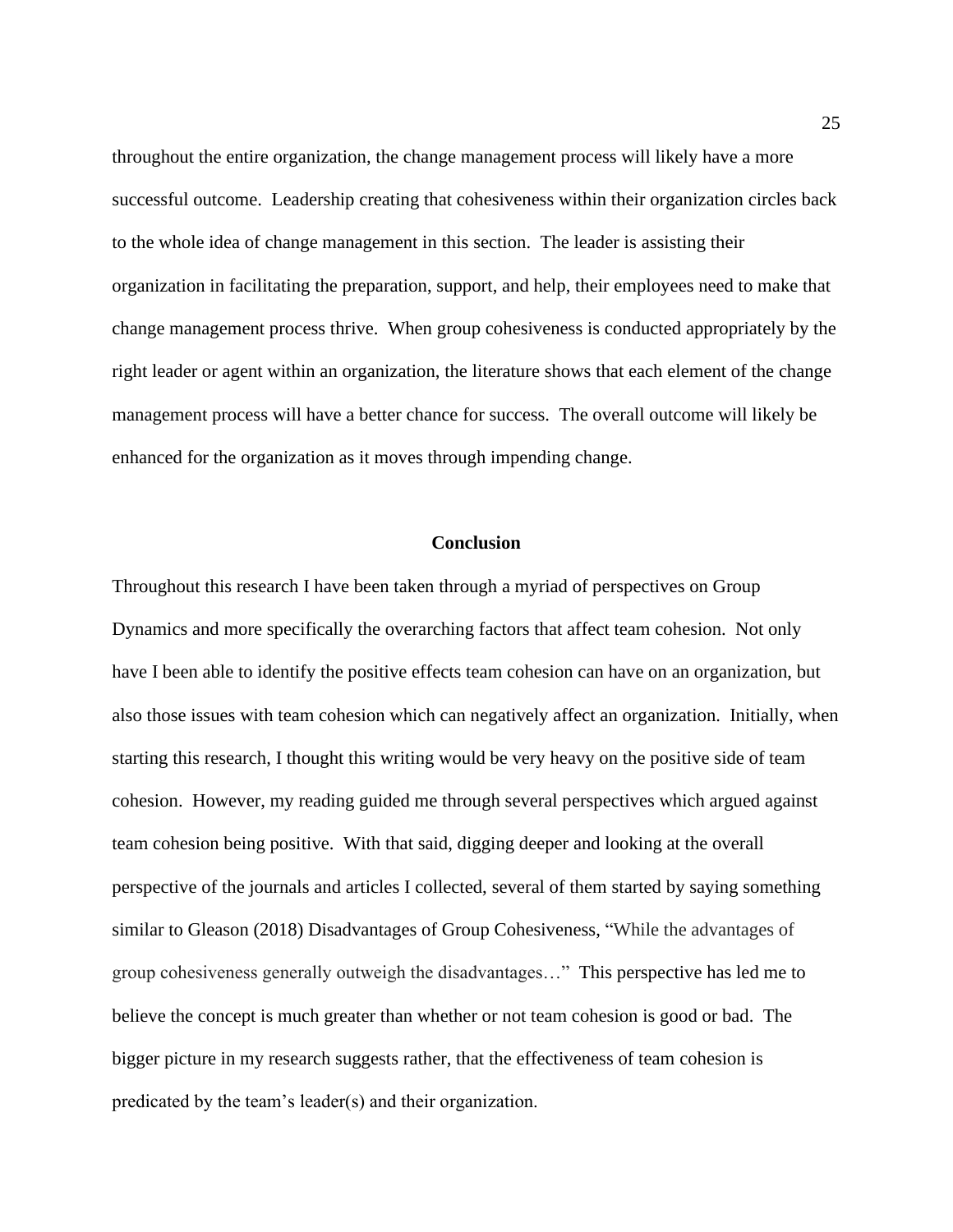The environment created for a team to operate in and how the leader of the team handles the team, in my opinion, are the key factors in achieving the desired organizational behavior. If you have an organization which facilitates a positive, upbeat working environment, and has goals and objectives people can easily buy in to, it will likely be a place individuals and teams want to be a part of. At the same time, if leadership encourages strong collaboration among the team, this can lead everyone to feeling involved and can build relationships. Where the team cohesion can start to negatively affect the organization is when they separate themselves from leadership and show signs of group think that does not align with the organization or leadership. However, through proper conflict management many of these issues can be handled in a positive way.

My overall opinion is through good leadership, a positive working environment (THE GOOD), and proper conflict resolution (dealing with THE BAD), one will be led to the positive team cohesion and impenetrable group dynamic any organization would desire (THE PROSPEROUS). Leader application of the ideas of promoting positive cohesion within the organization will complement the change management process and likely lead to success.

#### **Commentary**

The contents of this research paper have allowed me to gain a greater perspective into some of my beliefs that stem from life experiences. These experiences have included growing up in sports, being a member of the military, being a Husband and Father, and working in law enforcement. Each of these life components have created environments where cohesion has been put to the test. Although these outcomes, and how I feel about them, are merely my opinion as to whether they were positive and negative, they have provided guidance into how I carry myself through any organization I have been involved. Like many people out there, it is common to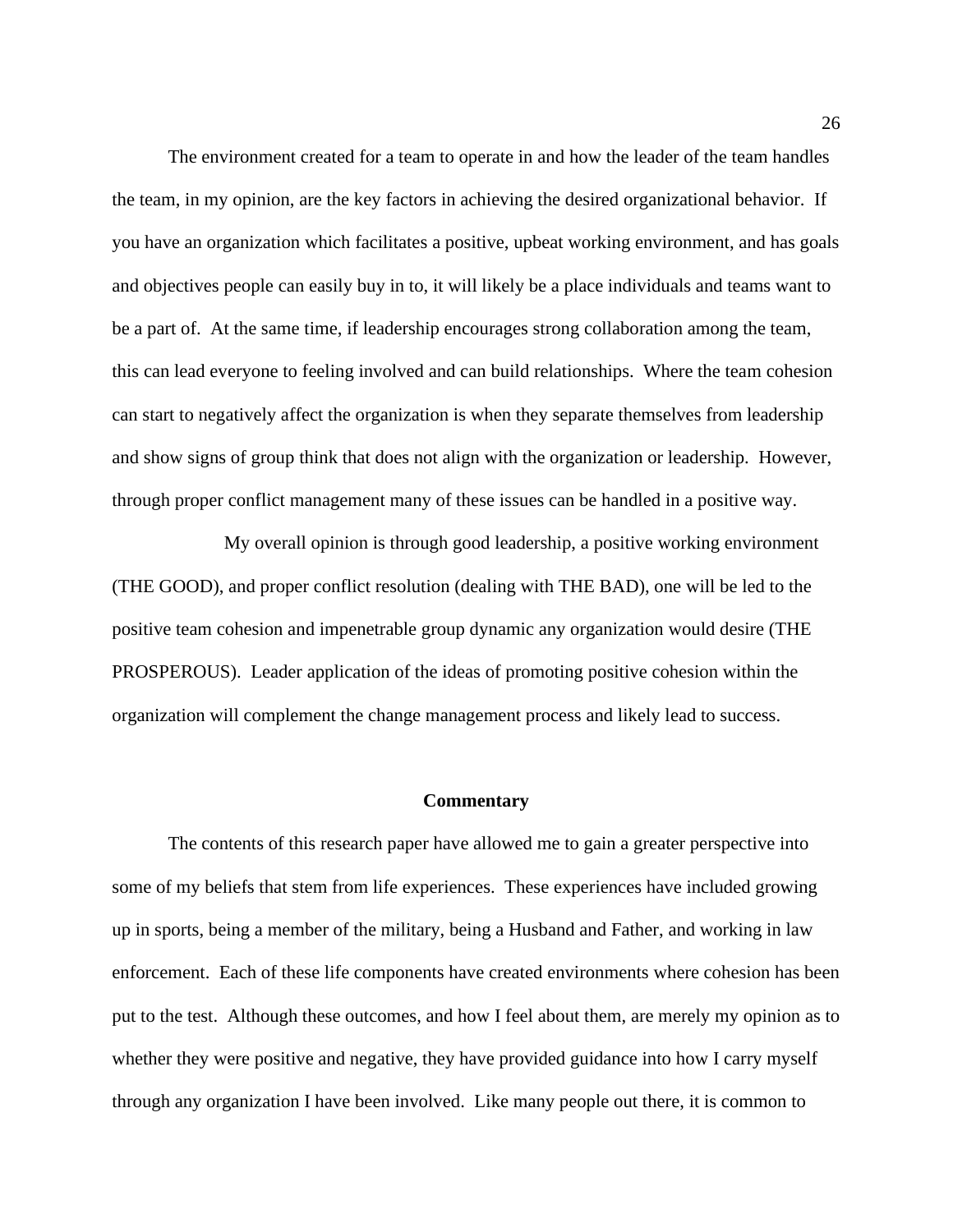take what works and apply it to new situations. If those situations produce failure or some sort of negative outcome, you can adjust the way you operate and tailor future situations appropriately.

Thinking of this research and how it can apply to organizational change, is what we really want to be able to assess so we can better understand what levels of cohesion can work for organizations when faced with change. Often times organizational change research or models are centered around an individual's response to change from the leadership role down to the lowest employee on the totem pole. Additionally, the focus may be on the organizational dynamics of change. Forgotten, lies the cohesion factor among the groups of the organizations. These groups and the way they interact inside an organization will likely have a great effect on the prosperity of that organization.

Hayes (2014, pg. 91) acknowledges that it is not unusual to discover that some people have a greater readiness for change than others do. This has implications for deciding where to initiate the change effort. When faced with the possibility of alternative starting points, the change agent might decide to start working with those who appear to be the most receptive to change and have the confidence and motivation to engage in the change process. Hayes goes on to say that, early successes in some parts of the organization can inspire others to get involved (Hayes, 2014 pg. 91). I have seen this play out in each one of my life situations that I previously listed. In both my military organization and the police departments I have worked in, change is something that happens regularly. However, in the military, many troops have been resistant to change leading toward the evolution of the military. This has been observed as processes and procedures changing in a police department setting. Often times I have found that the individuals who are resistant to that change are the older generation. To combat this, getting the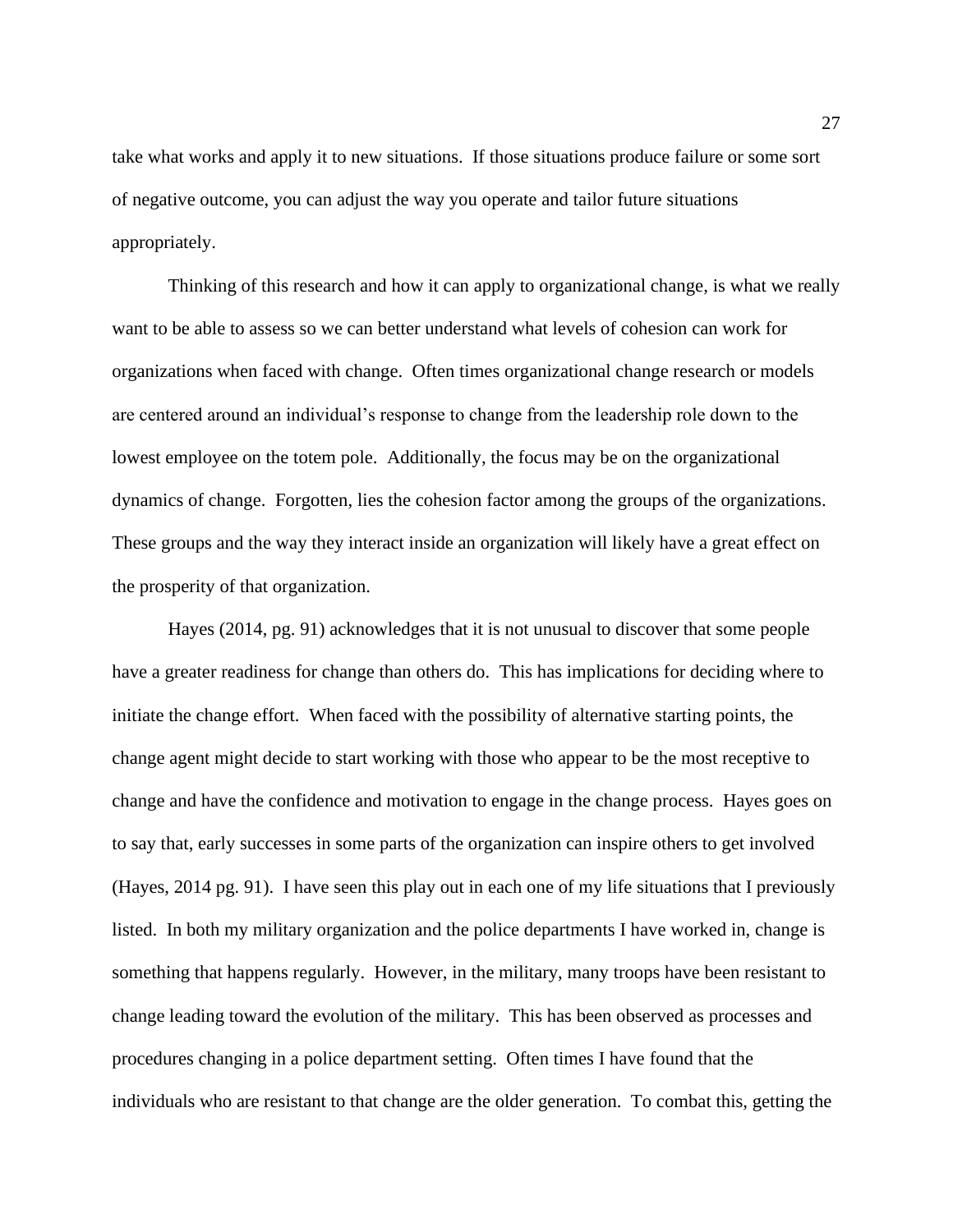newer troops or officers on board with the direction the given organization is going can snowball into compliance from those resistant. In addition, I have found that if there is good team or group cohesion already established, it makes for an easier buy-in from those resistant to change. The attraction to the group as a whole, the resistance of wanting to leave the group, and the motivation to remain a member of a group that has good cohesion can be a strong influencer in moving your organization forward.

I think it is important to note that positively utilizing the cohesion of the team or group in an organization will fall heavily on the leader or the change agent. Hayes (2014, pg. 92) says when managers are acting as change agents, they need to be able to communicate, offer leadership, work with teams, confront, negotiate, motivate, and manage relationships with others. If I was ineffective in communicating with my squad, for example in the military, it took much longer to execute tasks. Identifying your team's strengths and weaknesses can help you understand how to better make those communications with the team that can enhance your organizations ability to make changes. This will allow you to serve your people better and will in-turn provide you with a more productive force to work with.

Constant work in building positive team cohesion will be required if you are going to be an effective leader. In my experience, issues that were left unattended would quickly escalate into some sort of conflict, which would hinder the process in effecting change. A good leader should be able to identify when a process is starting to derail and needs to jump into action to get it back on track. These conflicts should be addressed as a group immediately to solidify the cohesiveness of the group. This can be done in several different ways once the obstacles or "blocks" are identified. Proctor (2019, pg. 27) says when participants engage in creative group problem-solving sessions that involve brainstorming or synectics, sharing experiences in the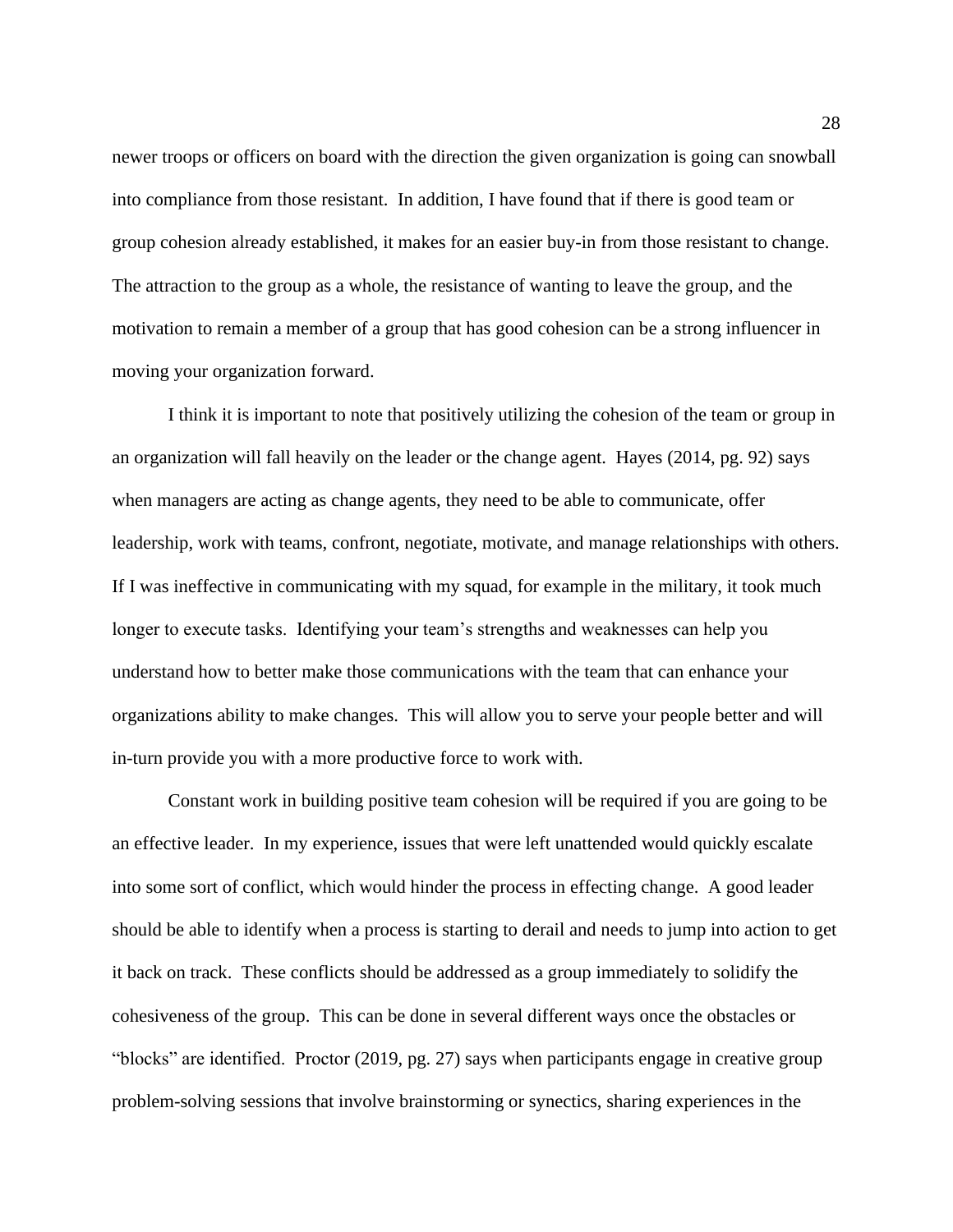group can help build confidence, lessen the risk of making mistakes as individuals and overcome any value prejudices we may have. He goes on to say that by sharing a problem with someone else we can appreciate how others might view the same problem and how they might gain insights into the problem. These may be perspectives that our perceptual bias causes us to overlook (Proctor, 2019 pg. 27). This concept is constantly at play as we navigate life even outside of our organizations. Whether it is helping a family member glean knowledge from a past experience you have had or working through game problems faced as a team in a sporting event, the ability to share the problem-solving process will increase the trust and connectedness with those individuals. Ultimately, I have found that by doing this, the problem or conflict is much more manageable because you have others involved to assist you in the navigation process.

Having experienced negative situations alongside your team or co-workers can also have a positive effect. Cohesiveness has grown within working groups and teams that I have been involved with in the past when we had to endure hardships within the organization. A simple example of this was Marine Corps Boot Camp. All 60 members of Platoon 3043 had to experience some of the hardest conditions an introductory military training could throw at you. In most cases we were all recent graduates of our high schools and for many of us this was our first time away from home. The rigors of boot camp and the ability of the Drill Instructors to break you down to nothing were experienced by every single one of us. Each one of those challenges were done together. If one person failed, everybody failed or at least paid the price. This process was meant to build you into the Marine the Marine Corps wanted you to be instead of what you wanted to be. Having experienced these conflicts together and coming out on the other end with the Eagle, Globe, and Anchor in tow, gave way to a cohesive group who felt they could accomplish anything no matter the circumstance. The sense of belonging gained in that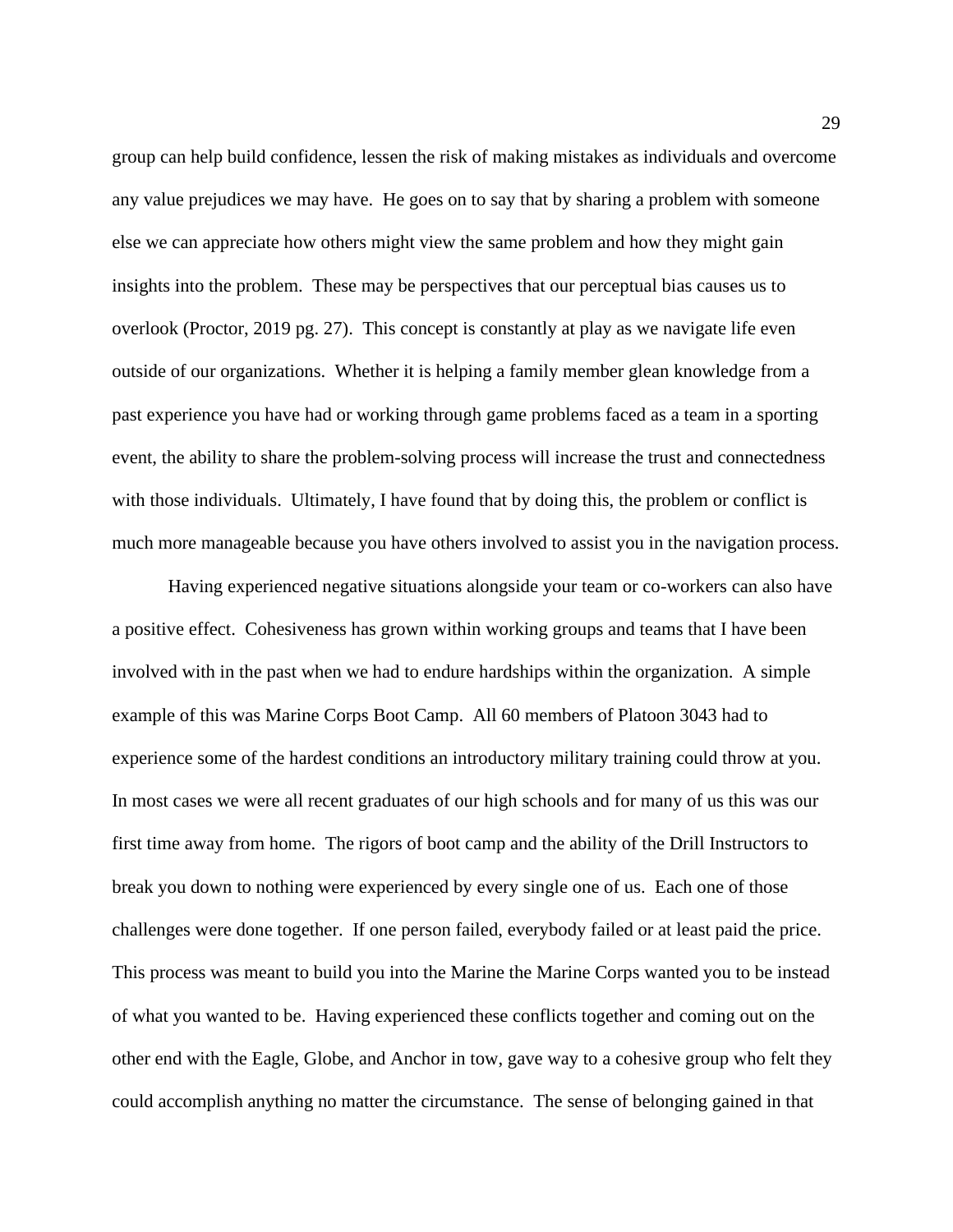moment to our newfound organization was something I have wished I could duplicate in other situations following my time in the Marine Corps. The problem-solving ability and the willingness to work together regardless of the task was unmatched compared to many of my other life experiences. This was a prime example of what great leadership, who is willing to take all the appropriate steps in communication and group involvement, can do for an organization. Communication, trust, friendship, and loyalty were at the forefront of that experience and the combination led to success.

Alternatively, to the boot camp story, I have been involved in a situation within a police department where the comradery and friendships were strong but the outcomes for the organization were negative. In the situation I am referencing within the police department, one would think that a high level of cohesion would lead to a harmonious experience when change is needed. However, this was not the case. Because the friendship level was high throughout the command structure from the Chief down to one of the lowest ranking patrol officers, I believe this eventually caused dysfunction when decisions had to be made. The Chief did not want to cause conflict and jeopardize friendships and therefore overlooked situations where there should have been more accountability. Soon, the Chief had little control over the varying situations related to staff within his own department. When the Chief requested something be done, the request was often answered with a joke or the task was not completed at all. The environment started to become toxic and eventually there was divide created among the officers, which included the supervisors. Soon there were incidents taking place that had the potential to compromise how we served our community. There was not any accountability and those responsible for the turmoil had zero consequences. Fortunately, for the department, the Chief retired just in time for the rebuilding process to begin. Watching the situation unfold and seeing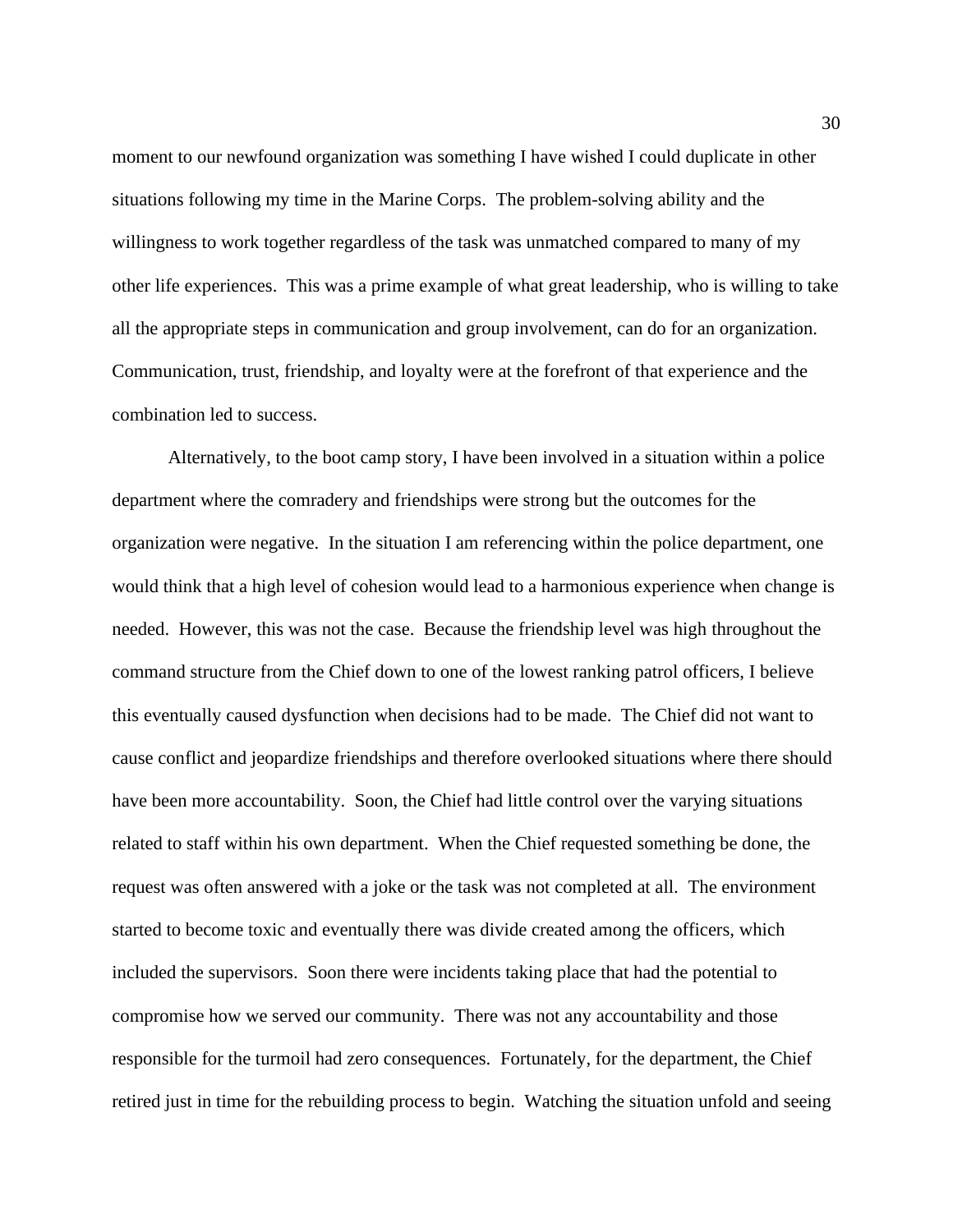how ineffective a poorly run department was completely on the brink of implosion, was extremely eye opening.

Continuing with the same story from the police department, it was as equally eye-opening being part of the process in turning the organization around. Much damage had been done and the department's reputation was tarnished among neighboring departments. A new Chief took the reins and met each challenge head on. His ability to balance the dichotomy that came with work relationships and off-work friendships started the department in the right direction. He made his intentions very clear and gave everyone a clean slate from wherever they had been. He based this decision on the fact that most of the officers where acting the way they were because of the leadership, or lack there-of, that they had received prior to his arrival. He said to me, how can I blame any of the officers when they never had the appropriate guidance from their supervisors. He also said, how can I blame the supervisors when they had no support from the former Chief. Once he voiced his intentions to the entire department, he made it his priority to get each member involved in the change process. The involvement created the needed buy-in and soon changes started to happen. Those who continued to falter were held accountable for their actions. There was appropriate use of decentralized command. He also was very proactive in showing support of his officers whenever the community had made blanketed statements about the department. His ability to address the community's concerns and weed out false accusations showed the officers that, although each department member would be held accountable for their mistakes, they would also be supported during public conversations.

The police department example displays how group cohesion can have both a positive and negative effect on an organization while change is needed. Again, this example highlights the importance of the change agent as a leader like those I have outlined in my research. Haas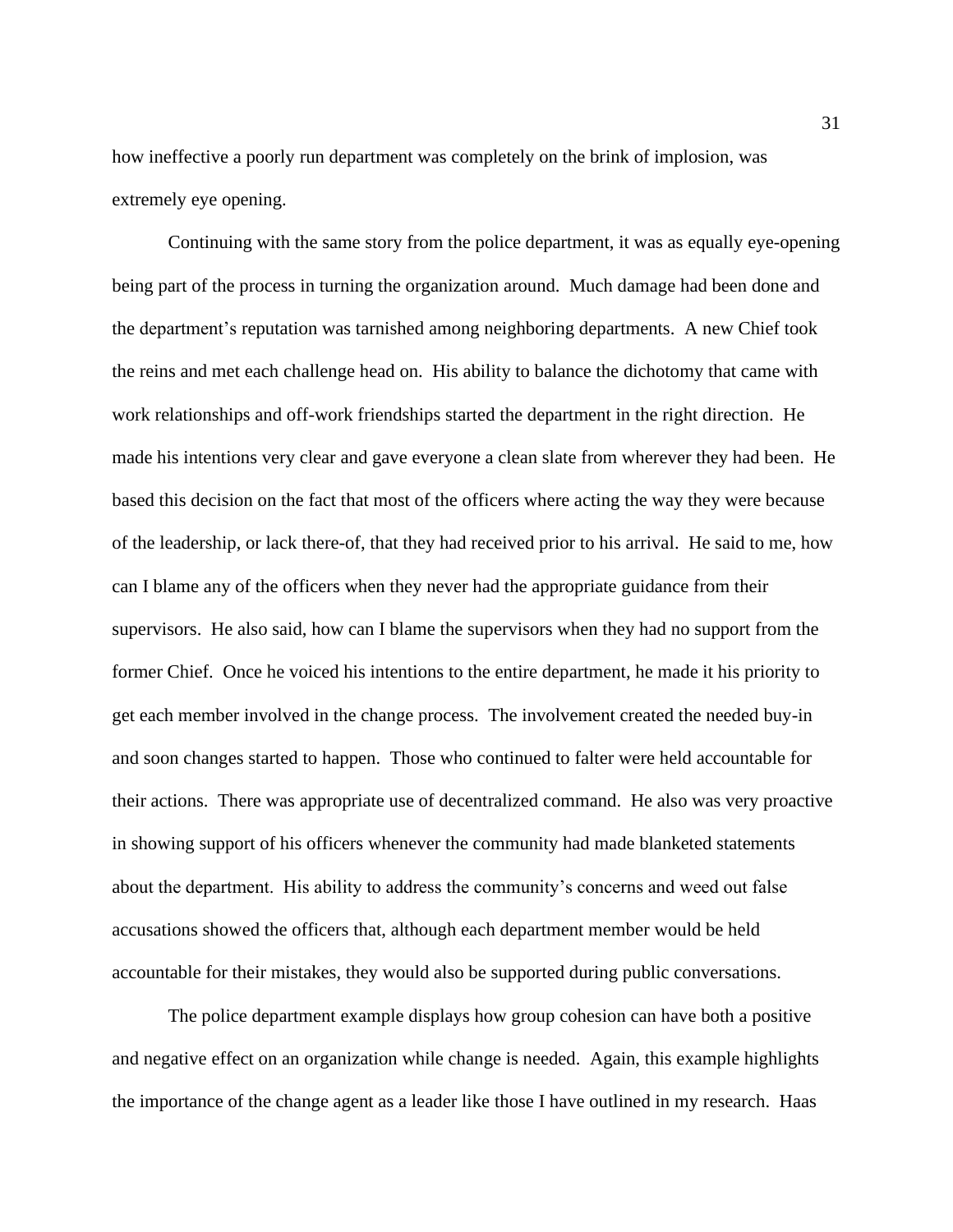and Mortensen (2016) acknowledge many of the aspects we saw unfold during the transition from our old Chief to the new Chief. They pointed out J. Richard Hackman's research that said what matters most to collaboration is not the personalities, attitudes, or behavioral styles of team members. Instead, what teams need to thrive are certain enabling conditions which are a compelling direction, a strong structure, and a supportive context. Haas and Mortensen (2016) added a fourth condition of having a shared mindset. Each one of these were absent with the former Chief but imperative to the success of the new Chief.

I think it is important to acknowledge each of the conditions further to drive home the effectiveness of the department's new leader and show how components of this process were active in my real-life experience. The first enabling condition Haas and Mortensen talk about is having a compelling direction. They say that the foundation of every great team is a direction that energizes, orients, and engages its members (Haas and Mortensen, 2016). Teams cannot be inspired if they do not know what they are working toward and do not have explicit goals. When the new Chief came on board, he immediately gave a general message to the department and outlined his expectations. From there, he asked each member of the department to complete a SWOT (Strength-Weakness-Opportunities-Threats) Analysis. When the department members understood that the SWOT Analysis was being used as a personal and professional development tool, it became clearer that the Chief cared for their ability to be successful. Once this was completed, he had a one-on-one meeting with each member to unpack the analysis and get to know the direction they were wanting to take their career. Once each member had their meeting with the Chief, the department came together as a whole in a meeting where goals were set and the intended direction of the department was established. Each change became a goal for the entire department to work toward and each person had been involved in outlining them.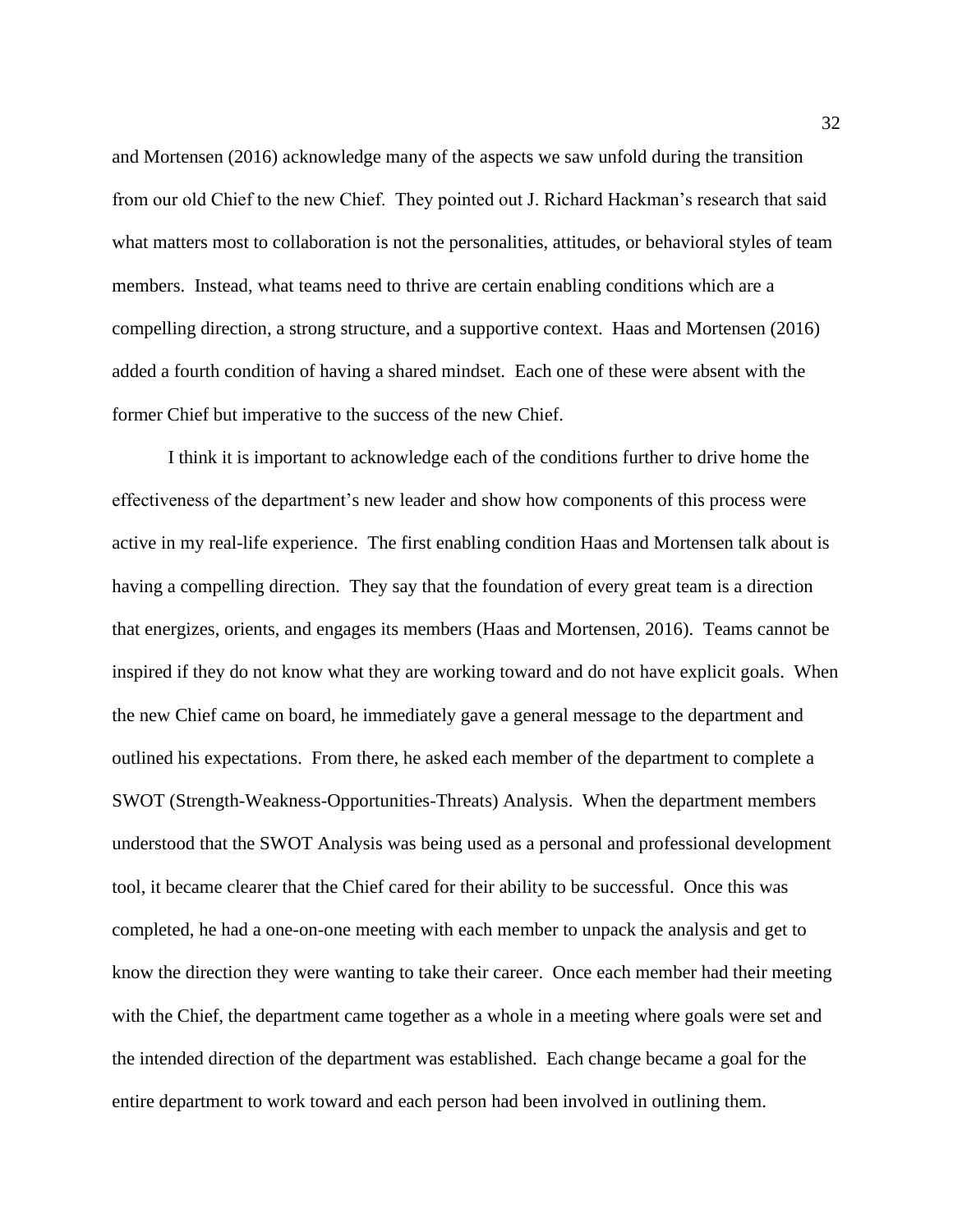The second condition Haas and Mortensen (2016) talk about is strong structure. They say that teams also need the right mix and number of members, optimally designed tasks and processes, and norms that discourage destructive behavior and promote positive dynamics. The department was small, and we only had a budget that would support 15 total officers. However, through the SWOT Analysis we were able to better understand the untapped knowledge that we already had within our department. This understanding along with making efforts to hire a diverse and equitable workforce allowed us to start gaining varying knowledge, perspectives, and views. Having a department that had a mix of race, gender, and age opened up a multitude of experiences that could be shared throughout. Eventually tasks were assigned based on experience, prior knowledge, and the opportunities for members to learn new things. With all of this came the accountability component and the support that was needed for the command staff to do their job as supervisors. That ability helped mitigate the destructive behavior that was once commonplace within the department.

With the Chief having the back of the command staff to keep the officers accountable, the third enabling condition Haas and Mortensen speak about, was put into play. Supportive context enables team effectiveness. Haas and Mortensen (2016) say this includes maintaining a reward system that reinforces good performance, an information system that provides access to the data needed for the work, and an educational system that offers training, and last – but not least – securing the material resources required to do the job, such as funding and technological assistance. Much of this mentality to support each other was outlined in the initial department meetings. This was important because it gave the officers the ability to voice their opinions on what needed to change and ways we could go about doing so. These conversations spawned ideas on what the best resources would be to help implement change and evaluate what processes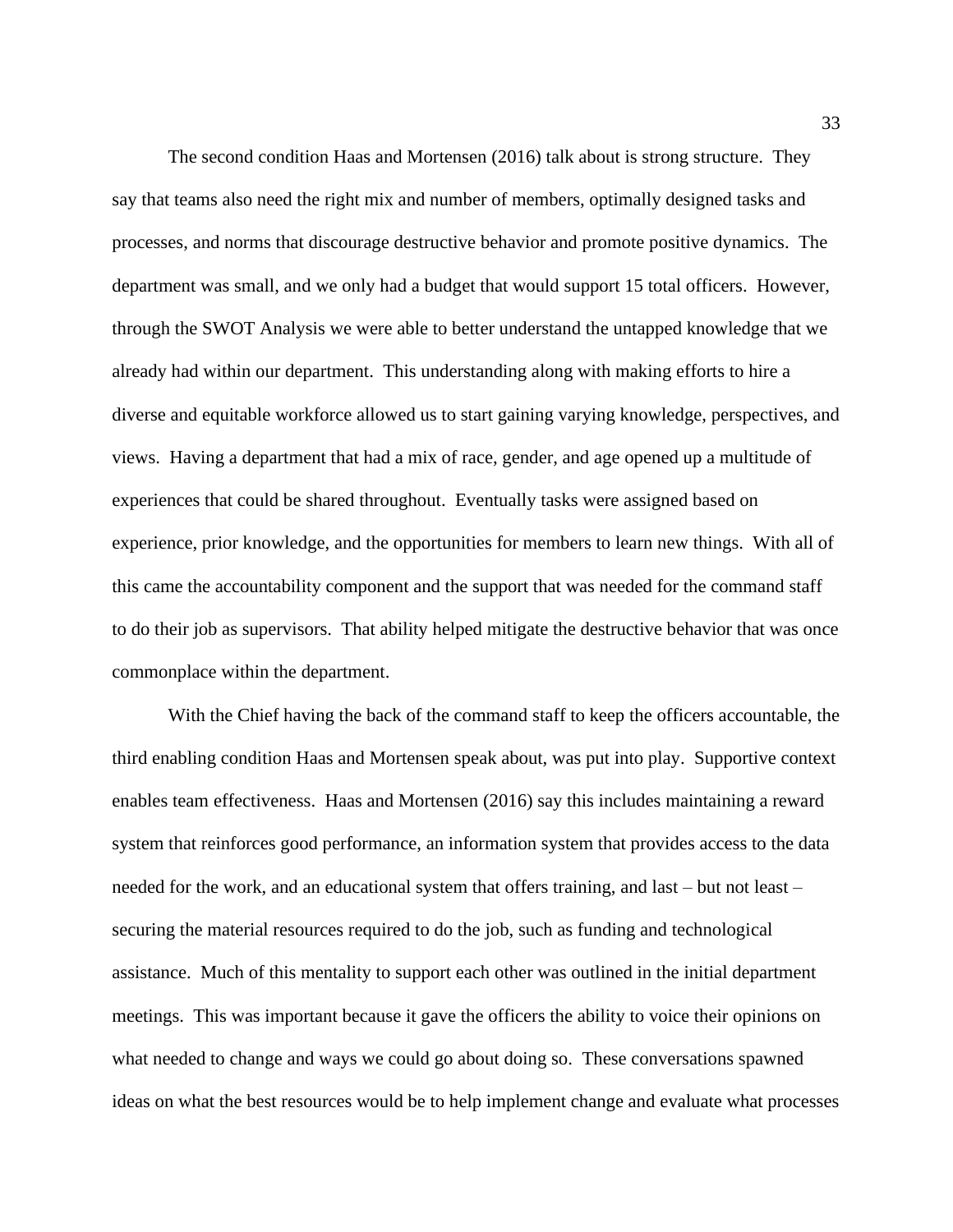were currently working and did not need to be changed. The feeling among the officers was a feeling of support and in-turn increased the level of cohesion.

As things started to fall into place within the department and the newness of the Chief started to wear off in the department, the Chief along with the leadership team helped keep that supportive fire lit. If an officer did something that warranted kudos at any level, the Command Staff was quick to make sure the officer or officers were recognized. The recognition, depending on the action, came in ways that were formal where a ribbon or medal was presented, or informally where a message was passed along via social media outlets and over department email. This enhanced the change environment because the police officers were not only being held accountable for mistakes but were more-so being recognized for their positive achievements.

In addition to establishing an appropriate reward system, the Chief gave the power and support to the Command Staff to hold their officers accountable. If the officer made a mistake, in most cases it was handled at the lowest level with their immediate supervisor. If there were any issues of disrespect to that immediate supervisors' way of handling the situation, a letter of reprimand would be placed in the officer's folder. In two cases I can recall, officers jumped their immediate supervisor in the chain of command and after review by the Chief, the situations were turned over to the immediate supervisor to take appropriate action. As well as the Chief was received, he was also a no-nonsense figure who realized the value of the chain of command and how important it was to let the supervisors establish relationships and accountability procedures with their subordinates. Initially there was a learning curve but after a few examples were made of those with their own agenda, officers learned to follow suit and trust the process.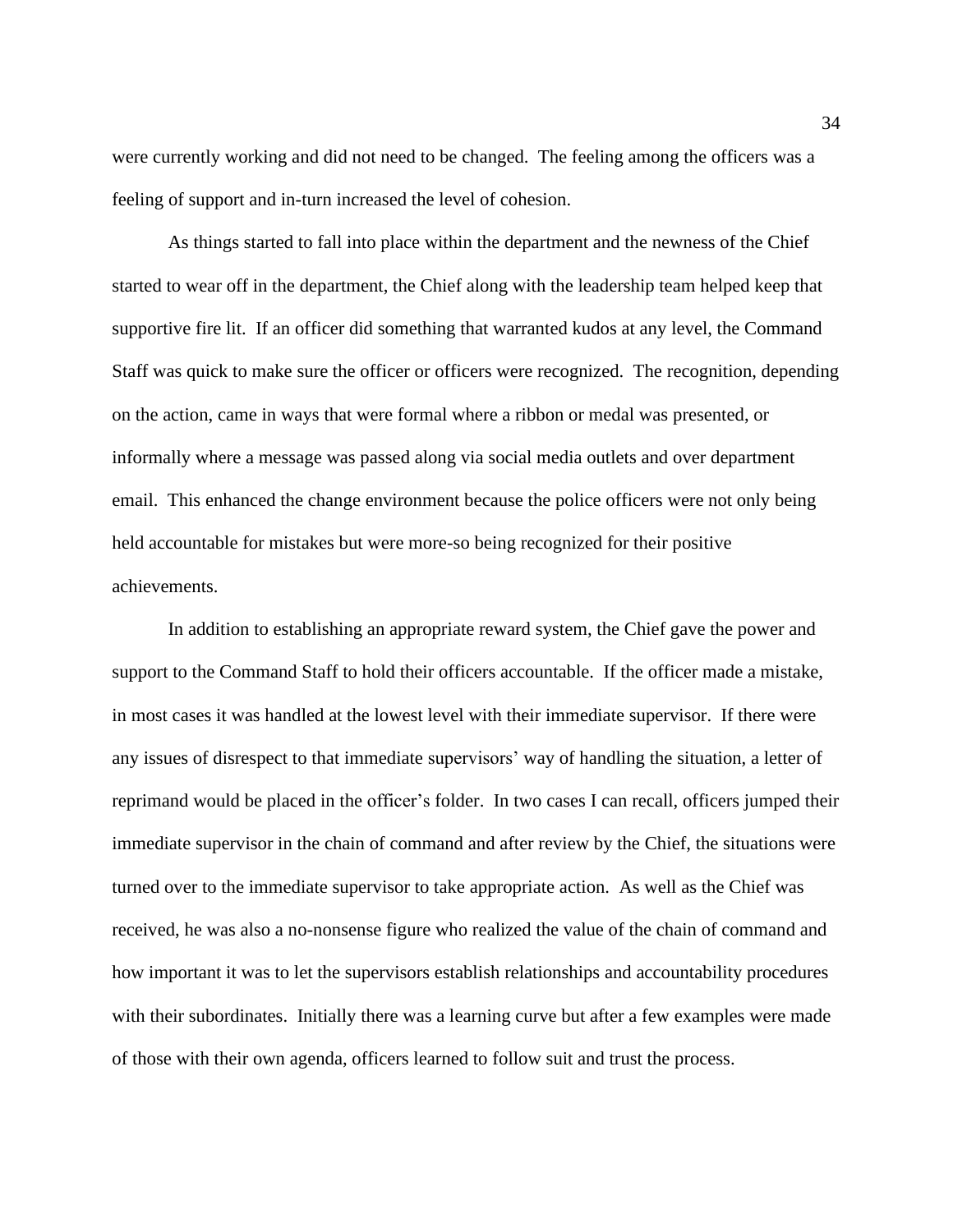Finally, the officers were given support with the emphasis on training and equipment needed to effectively learn and carry out their roles as police officers. It should be noted, that officers learn the majority of their skills through on the job experiences and through training. Some calls for service do not happen frequently but are very serious interactions an officer could be involved with. Having the appropriate training and the tools to handle those calls can achieve a level of comfort for the officers that help them feel supported. Those same tools and training can assist with the needed change from a community's perspective as well. With comfort in your ability to carry out your job within the community, brings a level of confidence and professionalism. When a community desires to have police officers better support them, they do not want an officer who cannot control and operate in the chaotic seen they call them to. Through the sharing of needs and information from the community, the Command Staff was able to better equip the officers with the knowledge and equipment to better succeed. Although there is no team that ever gets everything it wants, leaders can head off a lot of problems by taking the time to get essential pieces in place from the start (Haas and Mortensen, 2016). With the cohesion that had been created in the department, the officers understood the efforts that were being put into getting them the needed resources, even if it did not happen immediately.

Lastly, Haas and Mortensen talk about the enabling condition of a shared mindset. I think this is a very important component that increases the chance to effect change in an organization. We are seeing the importance of this condition even more so during our current climate, which has many people working virtually due to the COVID-19 pandemic. Even in the police department I am currently employed with, there is a mix of individuals who are working from home and those officers who are required to be on the street conducting patrol. Haas and Mortensen (2016) acknowledge that establishing the first three conditions will pave the way for a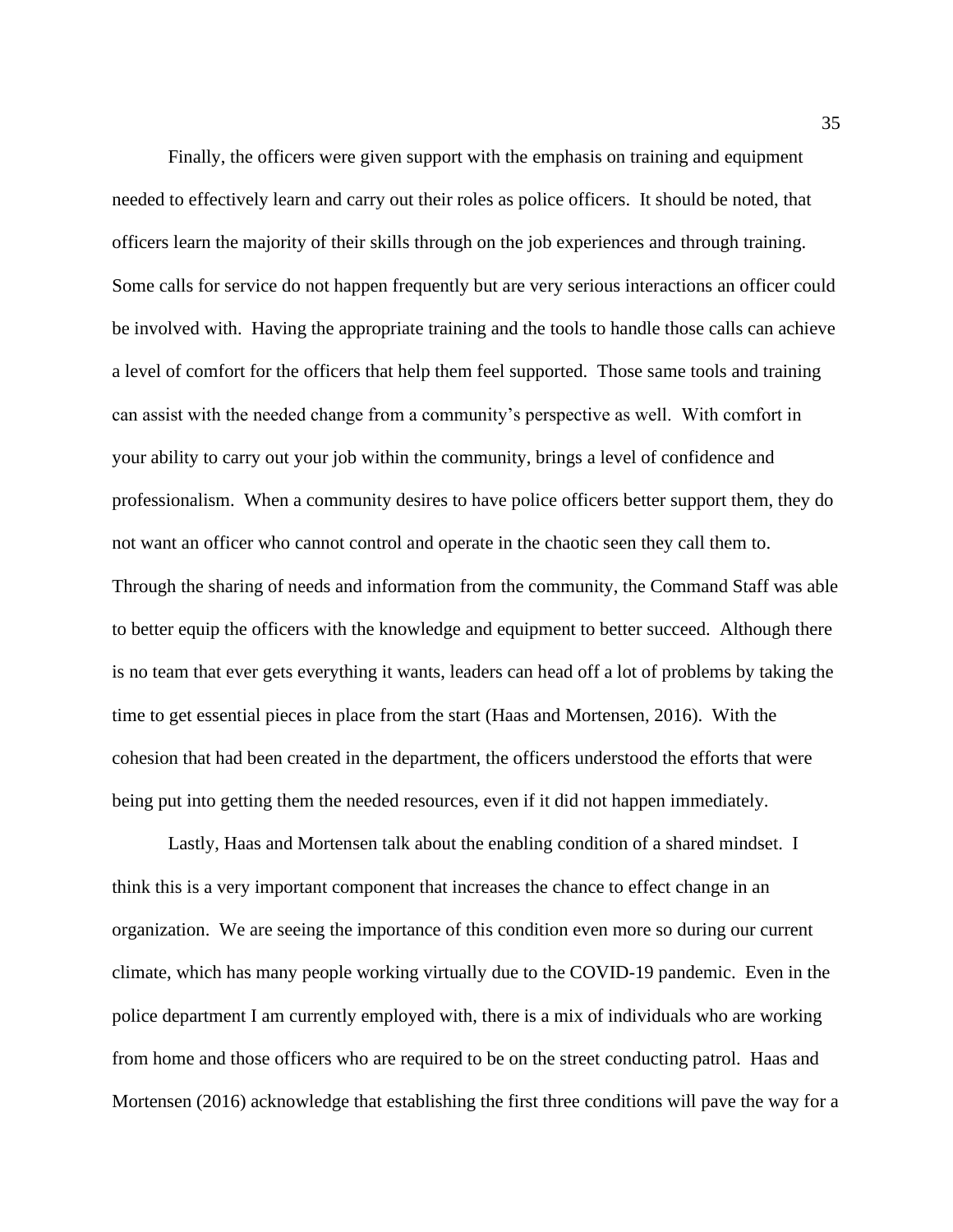team's success, but say research indicates that today's teams need something more. Distance and diversity, as well as digital communication and changing memberships, make them especially prone to the problems of "us versus them" thinking and incomplete information. Having a cohesive team or department can help combat situations like this in the event we have to move away from a traditional work environment. Having a good foundation, which is put in place by both the Chief and the rest of the department, will help develop that shared mindset among team members. Leadership can do all of this by fostering a common identity and common understanding among the entire department. Though I think this may be slightly easier to accomplish in a police department setting compared to a working environment that has workspace for employees in remote locations, it still needs to be considered to help mitigate any disconnect among team members.

According to Haas and Mortensen (2016), in the past teams typically consisted of a stable set of fairly homogenous members who worked face-to-face and tended to have a similar mindset. However, that is no longer the case, and teams now often perceive themselves not as one cohesive group but as several smaller subgroups, which can lead to lumping people into categories. We also are inclined to view our own subgroup – whether it is our function, or unit, our region, or our culture – more positively than others, and that habit often creates tension and hinders collaboration (Haas and Mortensen, 2016). This is certainly another example of how a cohesive team can be bad for an organization if the transition to different working environments are on the horizon. With that said, this type of situation was experienced even when there were no department members working remotely. Like explained before, prior to our old Chief leaving, the us versus them mentality started to grow which caused the division in the department. The negative cohesion of the second and third shift officers and supervisor were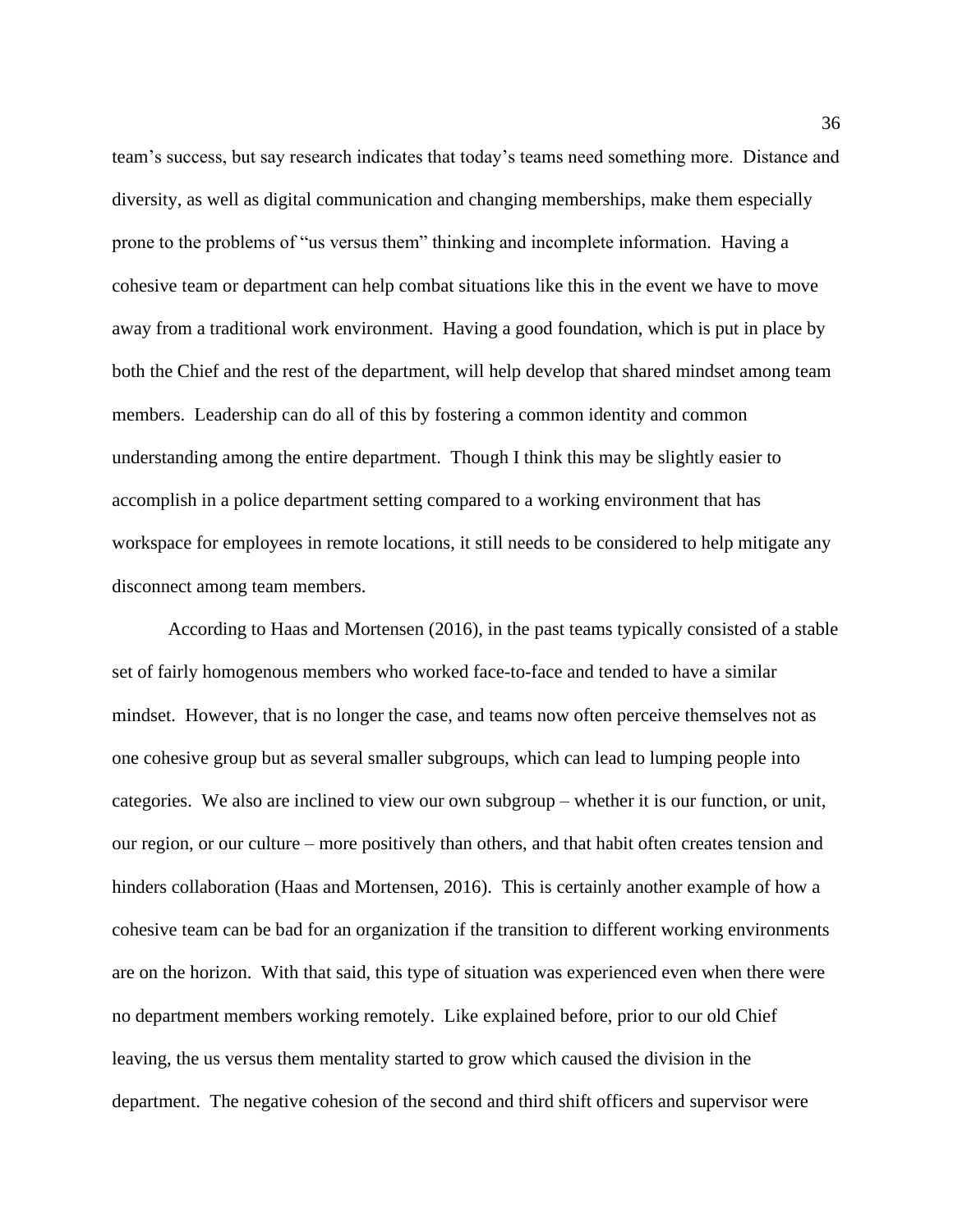being pitted against officers and supervisors on first shift. Figuring out ways to keep members engaged during the transition and once people have settled into their routines will be key. Fortunately, technology has allowed for several alternative ways to communicate beyond just email and text message. Overall, keeping your people engaged with a similar mindset would likely prevent the creation of tension and encourage collaboration.

Once an organization is able to collectively come together and establish their mission and vision toward change, the process does not stop there. Proper cohesion and the ability to carry out change has to be fluid and monitored. You have to be able to understand or analyze whether or not your efforts in change are working. Appropriate to this part of the discussion are three criteria I feel suit a proper evaluation of effectiveness. The cohesion of your team and their effectiveness can be evaluated by team output, collaborative ability, and members' individual development (Haas and Mortensen, 2016). This is why it is so important to build a foundation with your people whether you are inheriting a new team or taking your current team toward new change. Like what we did when the new Chief arrived, we were able to dial into what goals we wanted as a department. We then took it a step further by understanding what goals the officers had and what goals the department wanted for the officers as well. This allowed for an evaluation component that could assess each officers output and their individual development. This assessment was carried out through bi-annual performance evaluations where the officer's goals were re-introduced from what they listed at the beginning, to where they had come. Getting the officer involved in the performance evaluation process and acknowledging the goals they had listed let that officer hold themselves accountable instead of just their supervisor providing feedback. Both the supervisor's observations and the officer's observations of themselves allowed for a great experience in the evaluation process, which eventually led to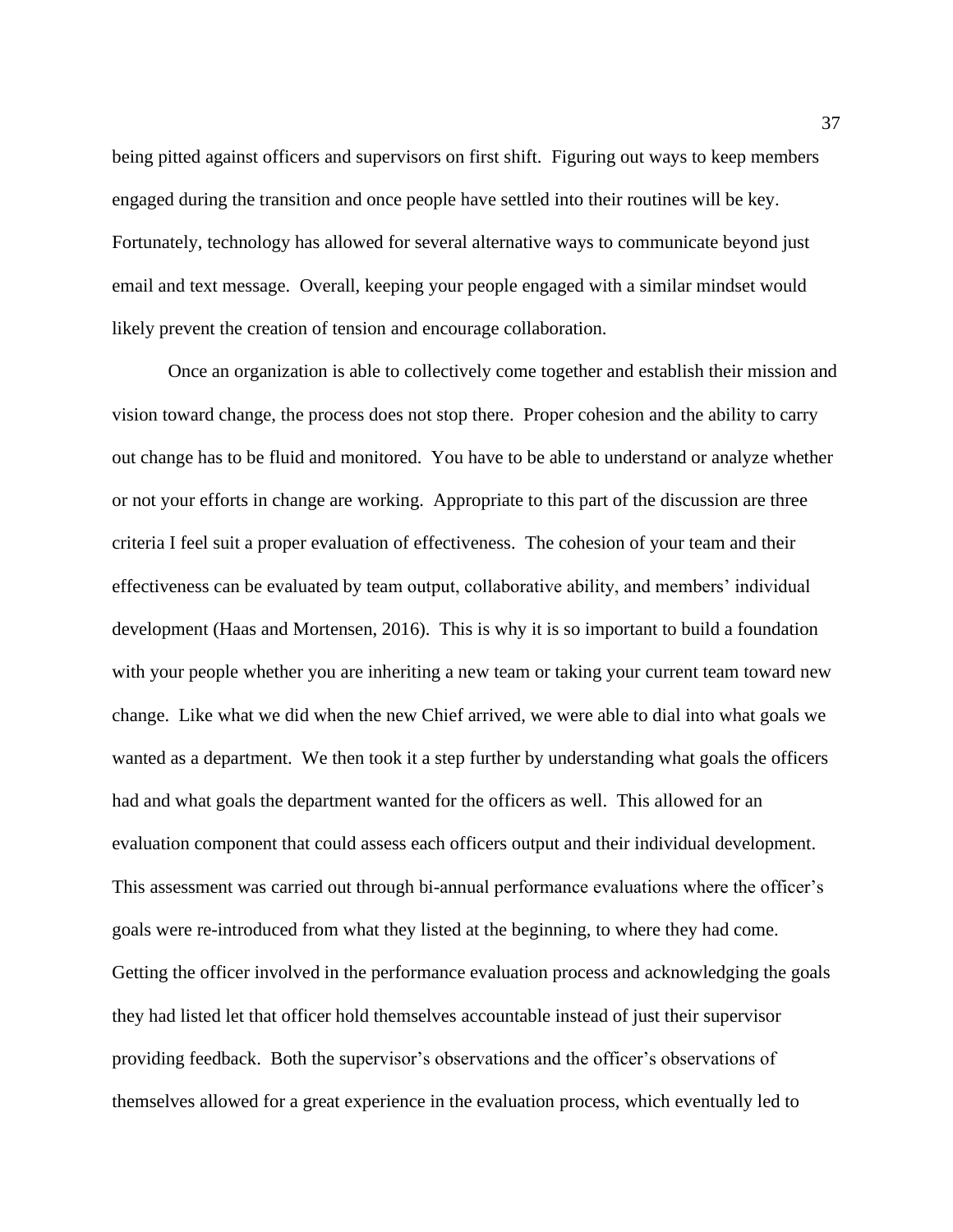ideas of how changes had prospered. When needed, realignment to an officer's initial goals were put into practice to better serve the direction of the department. However, usually the evaluation led to additional goals being created to enhance the effectiveness of the officer and the way the department was headed.

The officer's abilities to collaborate would also come to light during these sessions. If the officer was not meeting their goals or the goals of the department, it became clear that they had not done their part in collaboration with other folks within the department. Again, the Command Staff did a fine job in providing information and resources to the officers but if the officer was unwilling to get clarification or help when they needed it, parts of the process would fail. This was an added bonus of the evaluation process because it made it apparent who utilized their colleagues and the information they were provided, and who did not. Haas and Mortensen (2016) say for ongoing monitoring, they recommend a simple and quick temperature check: every few months, rate your team on each of the four enabling conditions and on the three criteria of team effectiveness. They go on to say you should look in particular at the lowestscored condition and the lowest-scored effectiveness criteria and consider how they are connected. The results will show where your team is on track and where problems may be brewing.

Collectively, the evaluations of each officer would factor into what the department observed as progress and what were observed as deficiencies. The Chief's evaluation of each supervisor's ability to lead was additionally as useful in determining the effectiveness of the department. Like we mentioned earlier in the research, Willink and Babin (2015), say that "there are no bad teams, only bad leaders". Taking ownership and accountability of yourself, as a supervisor, in my opinion, is key to the success of your subordinates. So, if there was a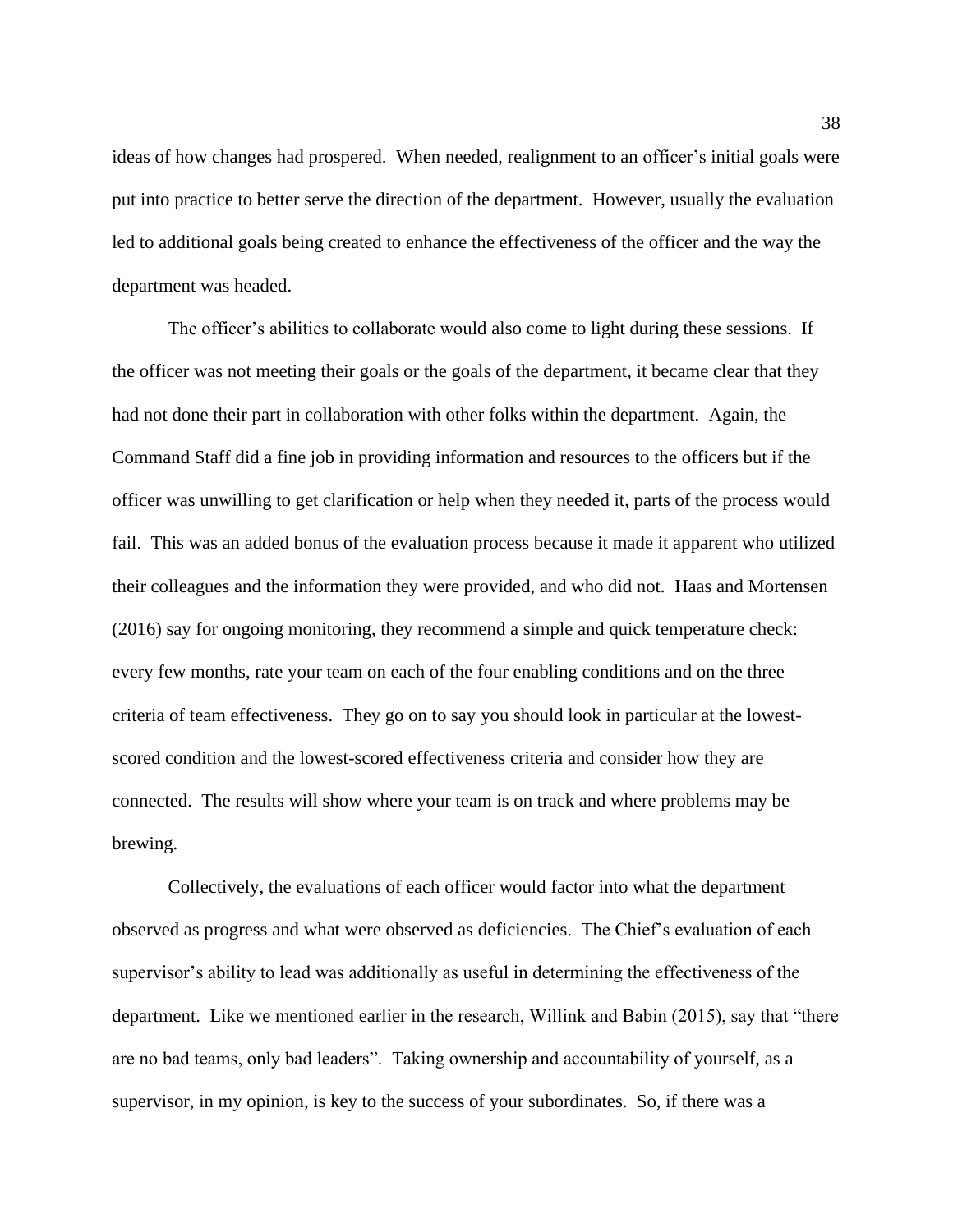breakdown in production that was observed in an officer's evaluation, there needs to be time taken to reflect on your efforts as a supervisor.

The bottom line is that the importance of good cohesion among the supervisors, officers, and the rest of the department are key because they are all inter-connected. The same, I would suspect, goes for any other organizational framework. Without each element operating on all four cylinders, you will likely find a deficiency in your organization. Whether there are deficiencies in your subordinate group, or your supervisory team, or at the level of Chief as presented in my example, each can have a drastic effect on organizational progress in a change environment. Which, in my opinion, means that in order for organizational change to happen effectively, you must promote positive cohesion throughout as an organization's leader.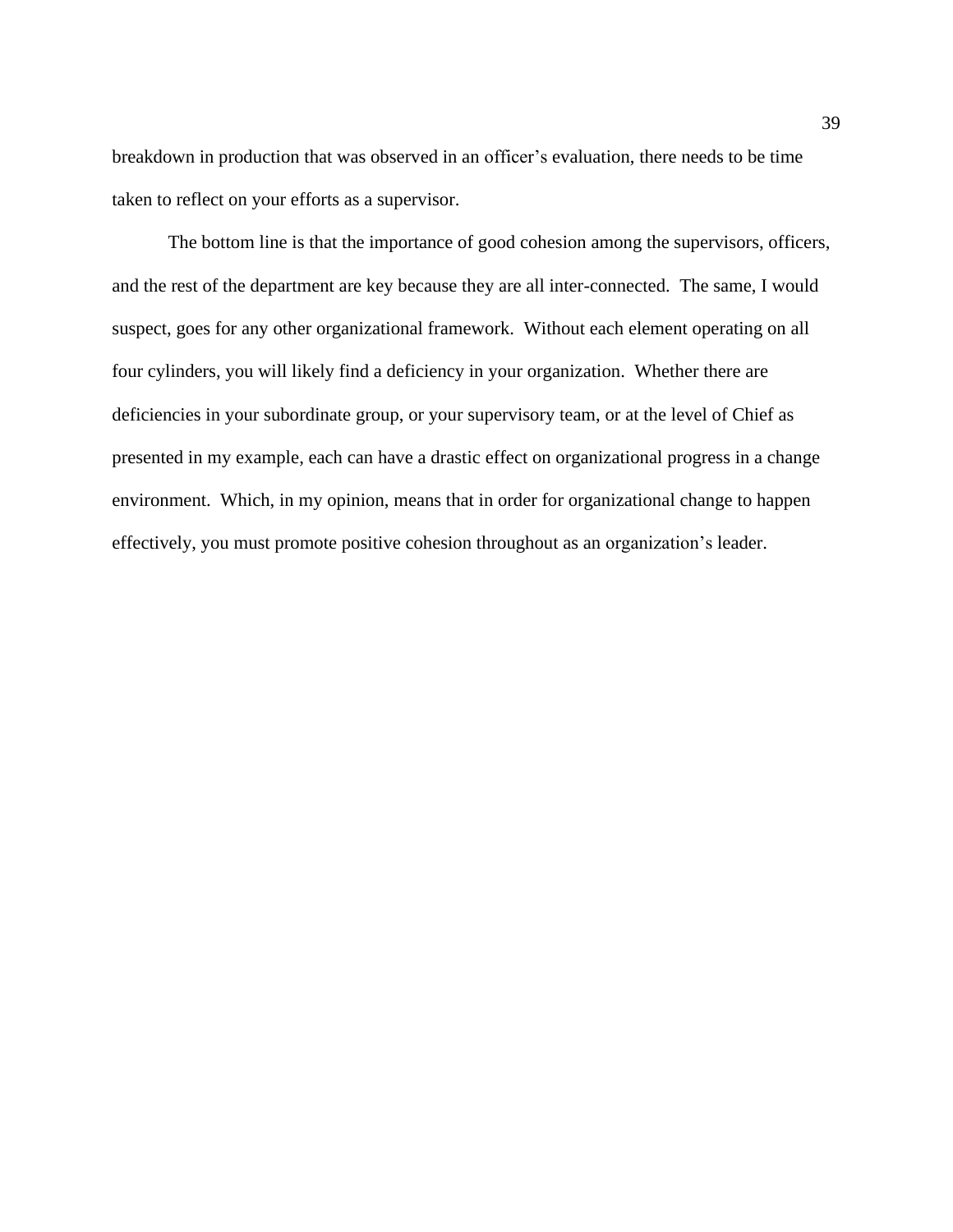#### REFERENCES

- Campbell, J., & Göritz, A.,S. (2014). Culture corrupts! A qualitative study of organizational culture in corrupt organizations. *Journal of Business Ethics, 120*(3), 291-311. doi:http://dx.doi.org.ezproxy.uwplatt.edu/10.1007/s10551-013-1665-7
- Case, C. R., & Maner, J. K. (2014). Divide and conquer: When and why leaders undermine the cohesive fabric of their group. *Journal of Personality and Social Psychology, 107*(6), 1033-1050. doi:http://dx.doi.org.ezproxy.uwplatt.edu/10.1037/a0038201
- Conflict Dynamics Profile (2018) Developing a Positive Conflict Culture, Retrieved from: https://www.conflictdynamics.org/developing-a-positive-conflict-culture/
- Gleeson,, Patrick. (2018, June 27). Advantages & Disadvantages of Group Cohesiveness & Productivity. Small Business - Chron.com. Retrieved from http://smallbusiness.chron.com/advantages-disadvantages-group-cohesivenessproductivity-25046.html
- Griffin, R. W., Phillips, J., & Gully, S. M. (2017). *Organizational behavior: Managing people and organizations*. Australia: Cengage Learning.
- Haas, M., & Mortensen, M. (2016). The Secrets of Great Teamwork. Retrieved July 21, 2020, from https://pubmed.ncbi.nlm.nih.gov/27491197/
- Han, H., Kim, W., & Jeong, C. (2016). Workplace fun for better team performance: Focus on frontline hotel employees. *International Journal of Contemporary Hospitality Management, 28*(7), 1391-1416. doi:http://dx.doi.org.ezproxy.uwplatt.edu/10.1108/IJCHM-11-2014-0555
- Hayes, J. (2014). *The theory and practice of change management (Fourth ed.)*. New York, NY: Palgrave Macmillan
- Jang, S. (2018, July 24). The Most Creative Teams Have a Specific Type of Cultural Diversity. Retrieved August 02, 2020, from https://hbr.org/2018/07/the-most-creative-teams-have-aspecific-type-of-cultural-diversity
- Lefley, F. (2018). An exploratory study of team conflict in the capital investment decisionmaking process. *International Journal of Managing Projects in Business,11*(4), 960-985. doi:10.1108/ijmpb-04-2017-0045
- Luo, L. (2015). Building trust and cohesion in virtual teams: The developmental approach. *Journal of Organizational Effectiveness, 2*(1), 55-72. doi:http://dx.doi.org.ezproxy.uwplatt.edu/10.1108/JOEPP-11-2014-0068